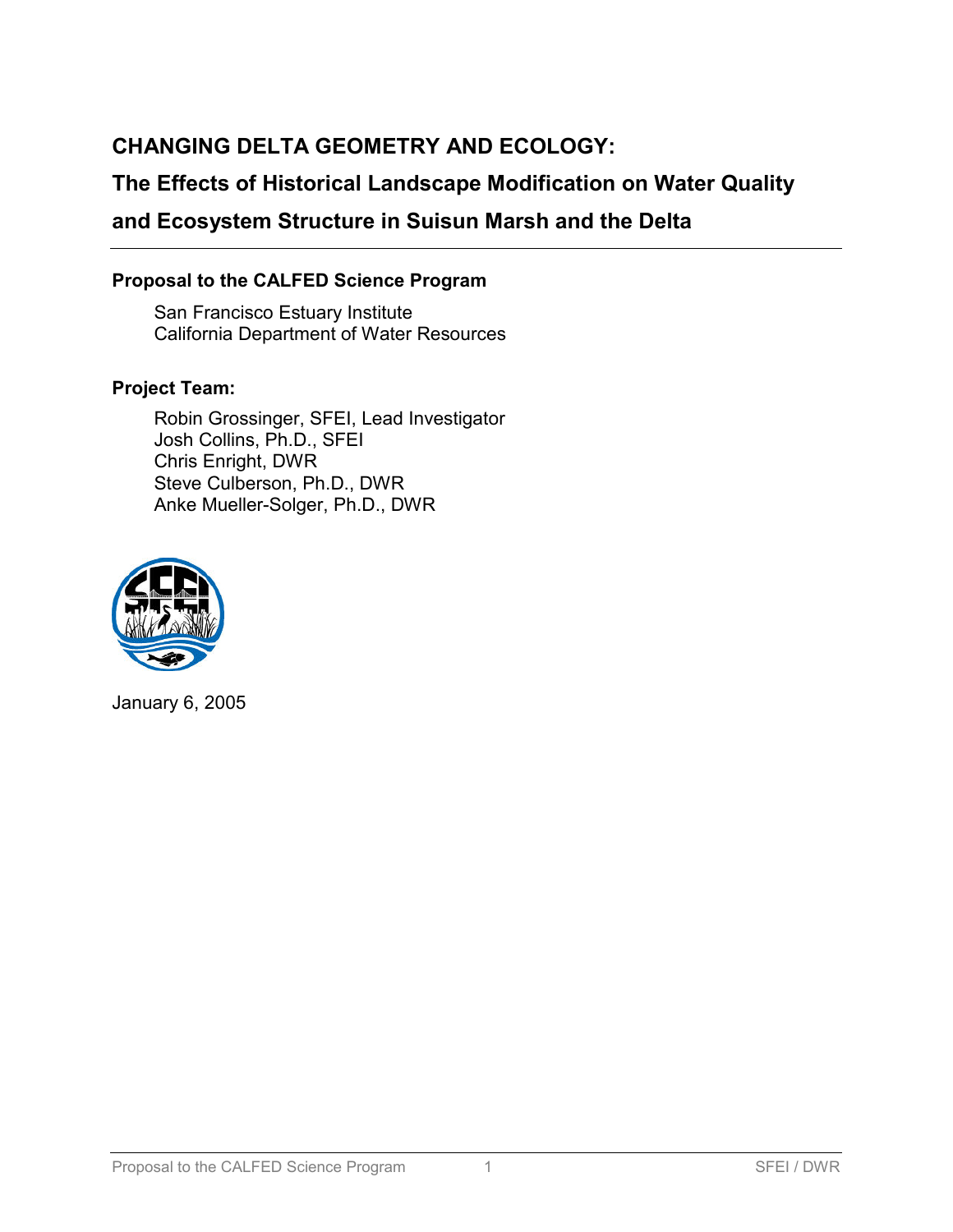## **Table of Contents**

| VI. Collaborative Proposal Approach, Timing, and Feasibility30 |  |
|----------------------------------------------------------------|--|
|                                                                |  |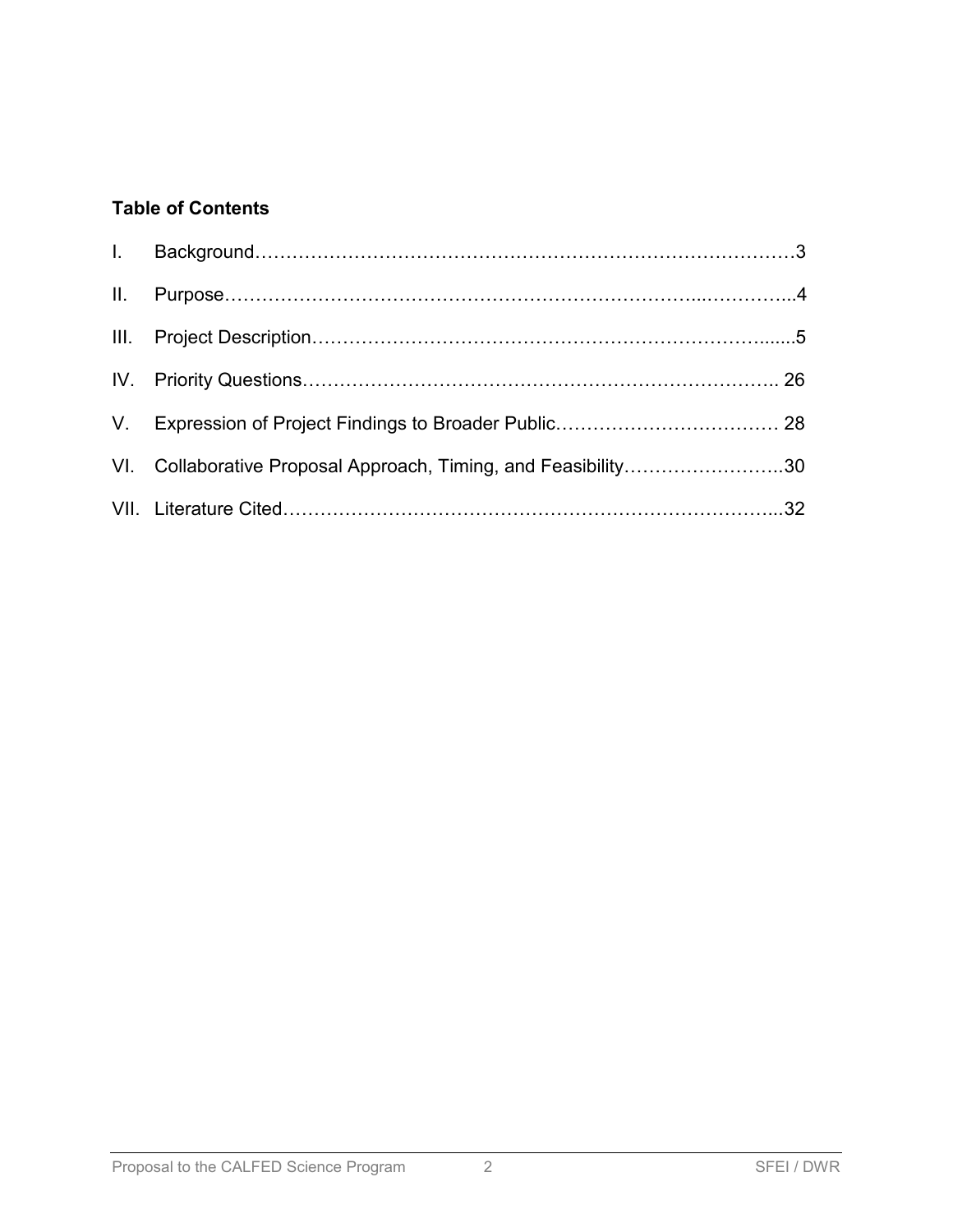## **I. Background**

Efforts to improve biological resources and ecosystem health in highly altered systems such as the San Francisco Bay-Delta have increasingly recognized the need to understand processes and functions at the landscape level (Cissel et al. 1998, Turner 2002). The cumulative effects of local projects cannot be assessed except in the context of understanding large scale patterns in landscape variability. At the same time, as efforts to restore and conserve natural resources have increased in recent years, more specific information about appropriate target endpoints has been needed. There is also a growing recognition that management strategies are often based upon conceptual models derived from relatively short-term observations about how the target systems operate (e.g. National Research Council 1992, Egan and Howell 2001), rather than aiming to establish or reestablish system-level physical processes in the context of changes in climate, geology (including hydrology) and land use that drive system form and function.

The long-term view is essential for distinguishing natural physical process from anthropogenic effects in a system shaped by several generations of landscape modification (Foster et al. 1998). By understanding the relative influences of people and nature on the target system, scientists and managers can identify what people have done, how that has influenced system behavior, and what can be undone or managed to achieve desired kinds and levels of system services. There will always be uncertainty or error in the analyses, but without them managers have little basis for forecasting system response to management actions, or even knowing what to measure as system response.

There are three empirical approaches for developing a long-term record of system response to natural and anthropogenic controls on the behavior of an ecosystem or its component habitats. One approach is to surmise from existing understanding, based mainly on short-term records, what should be measured and then monitor those things into the distant future. Another approach is to construct a long-term view based on data recovery and system reconstruction through the distant past. A third approach is to combine the two, using the historical information to improve models of system behavior, and using these models to identify what should be monitored into the future.

There are risky assumptions underlying all three approaches. By not looking into the past, there is greater risk of misunderstanding the roles of nature and people. This can severely confound later interpretations of system behavior relative to management actions. Forecasting the future based only on historical information assumes that the system will continue to behave as it always has, and that the relative roles of people and nature won't change. This can lead to an inability to foresee thresholds of change that might trigger crises. The combined approach yields the least risk because it involves the most information in setting a course of action and then provides a means of adjusting the course and improving forecasts as actions are taken (Swetnam et al. 1999, Hood and Hinton 2003).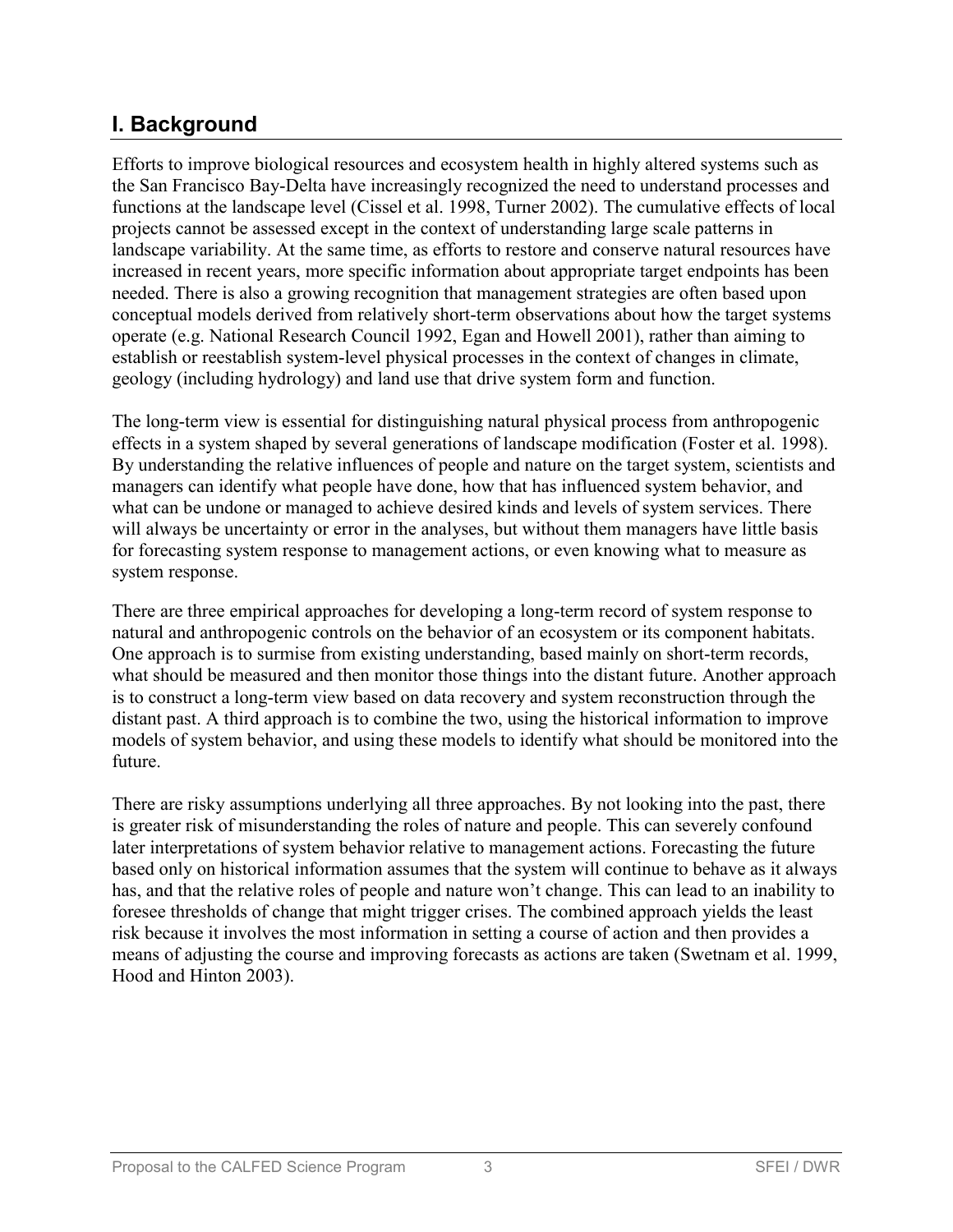## **II. Purpose**

The purpose of this project is to use distinct yet complementary lines of environmental science to analyze the effects of historical modifications and natural processes on the form and function of the Delta and Suisun Marsh system (DSM). Based on this synthesis, the project will establish a stronger technical basis for the management of drinking water quality and habitat restoration opportunities in the DSM. Specifically, the project will address two sets of fundamental questions about the nature and human history of the DSM:

- 1) How have alterations to the pre-European hydrodynamic and transport characteristics of the DSM affected its salinity regime? Can strategic restoration of some of the natural hydrographic features of the DSM have significant beneficial effects on the dissipation of tidal energy and distribution of sediment and salt water?
- 2) What was the ecosystem structure and function that successfully supported native species, through substantial climatic variability, during the past 500 to 1000 years? What was the distribution of critical habitats across the DSM and adjoining estuarine, fluvial, wetland, and upland environments, and what template of physical processes sustained this mosaic of habitats? How might the selection and design of restoration and other management actions strengthen strategies to support critical ecological services in the future?

In this project, we identify a valuable and often untapped resource for understanding both current conditions and future scenarios in highly altered landscapes such as the DSM -- the vast amount of unexamined information about earlier conditions in the region. Extensive materials documenting the pre-settlement characteristics of the Delta and Suisun Marsh are available in numerous local archives, but have not been systematically compiled or analyzed.

When synthesized using a reliable methodology, these data can substantially resolve the difficulty of distinguishing natural process from anthropogenic effect in a system shaped by several generations of landscape modification (Foster et al. 1998). Such comparative analyses of past and present condition have been fundamental components of efforts to reestablish estuarine functions in major estuaries around the country (e.g. Collins et al. 2002, McVoy 2002, Collins and Grossinger 2004), and have the potential to identify a range of previously-unrecognized management options.

The historical data set will be analyzed using an integrated approach of GIS, hydrodynamic modeling, and expert geomorphic and ecological interpretation. While addressing a number of immediate management concerns related to the above questions, we expect that the project will also contribute a valuable spatial/temporal framework for integrating physical and ecological research and ecosystem restoration in the Delta and Suisun Marsh. This landscape framework will also help organize future efforts to address the effects of changing forcing functions, such as sea level rise, estuarine transgression, and watershed yields of sediment and water on alternative management scenarios.

The project will benefit from innovative, interdisciplinary collaborations in historical landscape reconstruction, estuarine modeling, tidal marsh geomorphology, and tidal marsh ecology. An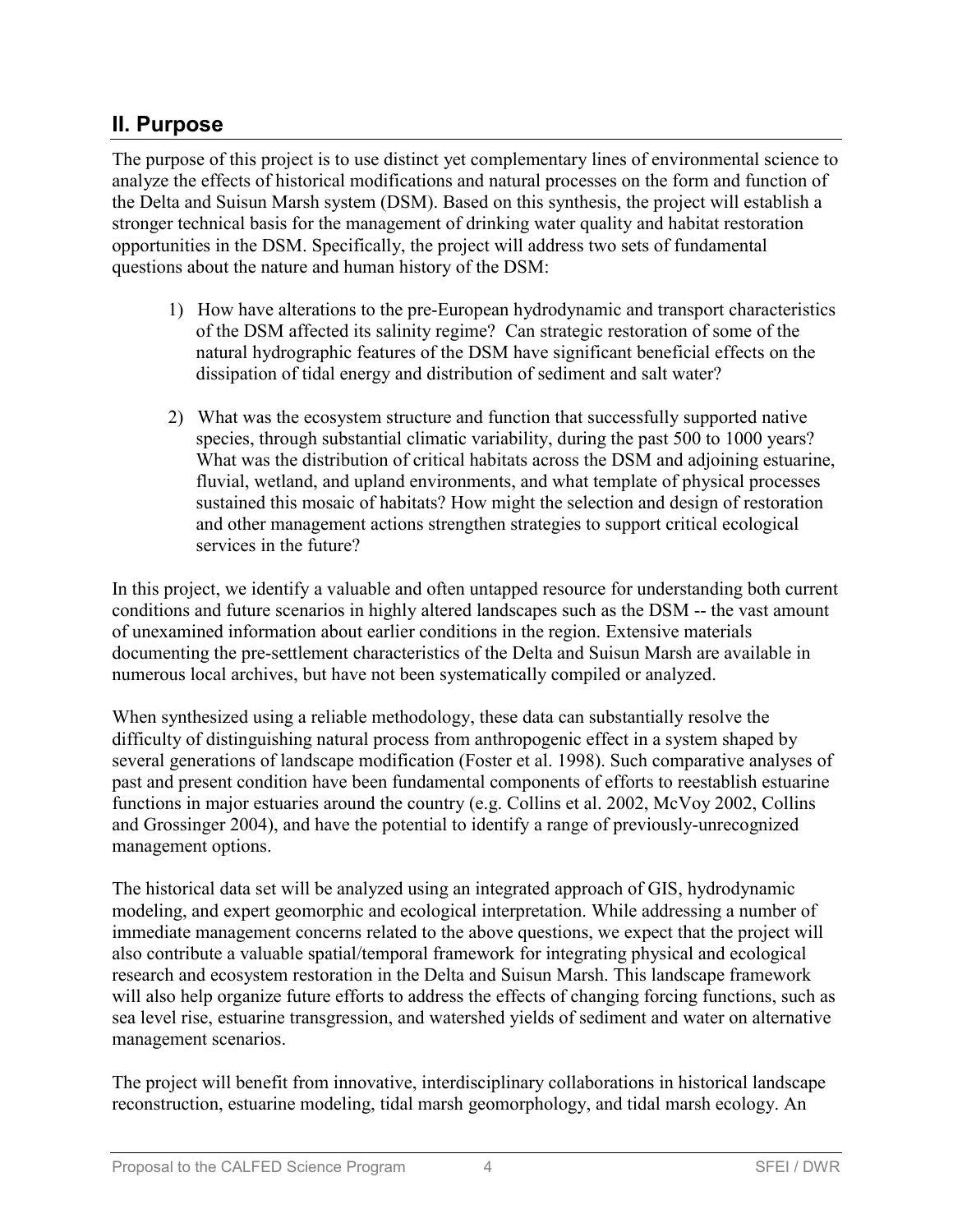expert team has been assembled through existing collaborations on related topics, and based on reviews of our recent presentations of that work at the Making Science Work for Suisun Marsh Workshop, CALFED Science Conference, Dutch Island Restoration Project, State of the Estuary Conference, annual national meeting of EMAP, Restoring America's Estuaries Conference, and the annual meeting of the Estuarine Research Federation.

The project's conceptual approach is designed to meet a range of management needs for Suisun Marsh and the Delta. Project products will include the following:

- improved calibration of the RMA 2/11 hydrodynamic model
- @ **new hydrodynamic modeling capability for natural wetland features**
- @ conceptual framework and modeling tools for the **identification of naturalistic hydrodynamic modifications to improve water quality**
- @ **stronger understanding of appropriate habitat characteristics for key species**, based upon actual historical habitat conditions rather than extrapolation from highly disturbed modern habitats
- @ technical basis for **performance measures** for habitat restoration and water management
- @ understanding of **natural spatial variation in DSM habitat characteristics**, as a basis for **sub-regionally appropriate habitat goals**
- habitat restoration design guidelines, using direct and modeled information about reference conditions

# **III. Project Description**

This project uses historical landscape reconstruction, hydrodynamic modeling, and ecological/geomorphic interpretation to fill a suite of basic gaps in knowledge about how the Delta and Suisun Marsh operated as natural landscapes prior to Euro-American modification, how these modifications have affected physical processes that naturally control the landscape matrix of aquatic and wetland habitats, and the implications of these effects on future water quality and ecosystem management. This project builds upon existing and emerging science in a number of related fields to test hypotheses at a range of spatial scales, from local restoration projects to the DSM system as a whole.

## *A. PROJECT ELEMENTS AND CONCEPTUAL FRAMEWORK*

## **Project Element 1: Historical Reconstruction of the Pre-settlement Landscape**

Geology, climate, and land use interact at broad scales of time and space to control the distribution, quantity, and quality of estuarine habitats (Figure 1). Certain aspects of geology, especially topography, bathymetry, and hydrology (including sources, transport and storage of both water and sediment) establish the physical template for the formation of estuarine habitats. Climate, especially as it affects sea level rise and fluvial hydrology, controls the natural quantities and timing of water and sediment supplies.

Within estuarine habitats, especially within the intertidal zone, habitats are maintained by dynamic equilibria between inorganic sedimentation and vegetation production as driven by hydrology (variations and trends in seas level rise). An overall physical understanding of habitat characteristics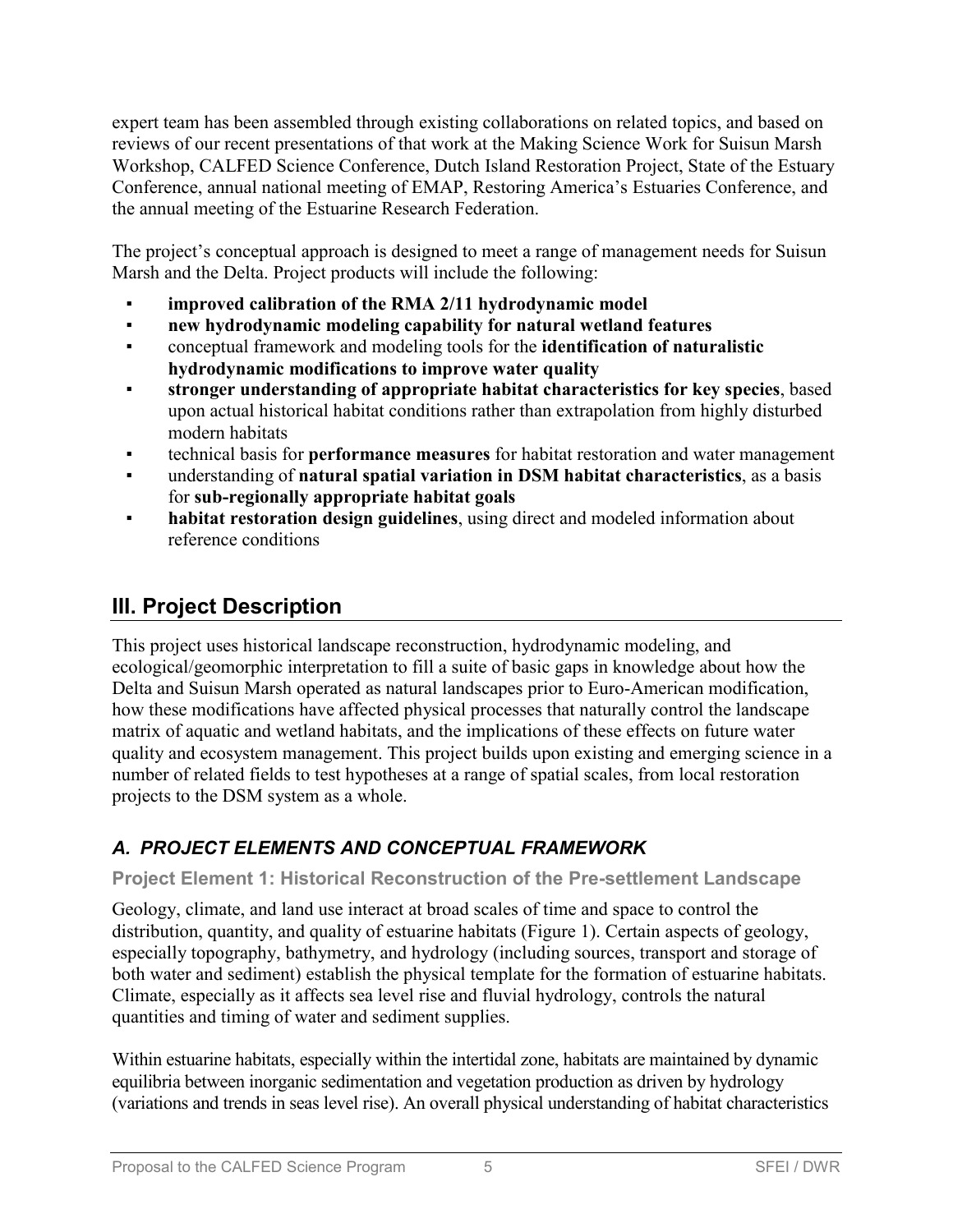prior to Euro-American modification is particularly useful as it both reveals the interactions between controlling factors under natural conditions during recent centuries and provides a baseline for anticipating and comparing the results of future shifts in climate and land use.



**Figure 1:** Spatial hierarchy of factors that control the condition of estuarine wetlands and related habitats. Conditions within the wetlands are directly governed by interactions between sediment supplies and water supplies, as mediated by vegetation. These interactions are ultimately controlled by climate, geology, and the specific history of land use.

Understanding these fundamental controls on estuarine form and function is gaining importance as natural resource conservation expands in planning and projects across whole landscapes (e.g. Egan and Howell 2001). The cumulative effects of local projects cannot be assessed except in the context of understanding large scale patterns in landscape variability. There is also a general lack of information about the subregional variation in habitat types to guide regionally appropriate restoration objectives. At the same time, as efforts to restore and conserve natural resources have increased in recent years, more specific information about appropriate target endpoints has been needed. For example, restoration planning at Dutch Slough has been hindered by a lack of information about the natural depth and landscape position of marsh ponds (Mueller-Solger personal communication). Historical information will help explain what kinds of habitats comprised different areas in the estuary and suggest the associated controlling physical processes (Figure 1). As Table 1 shows, almost all of the landscape modifications proposed for analysis in this project have not been previously studied.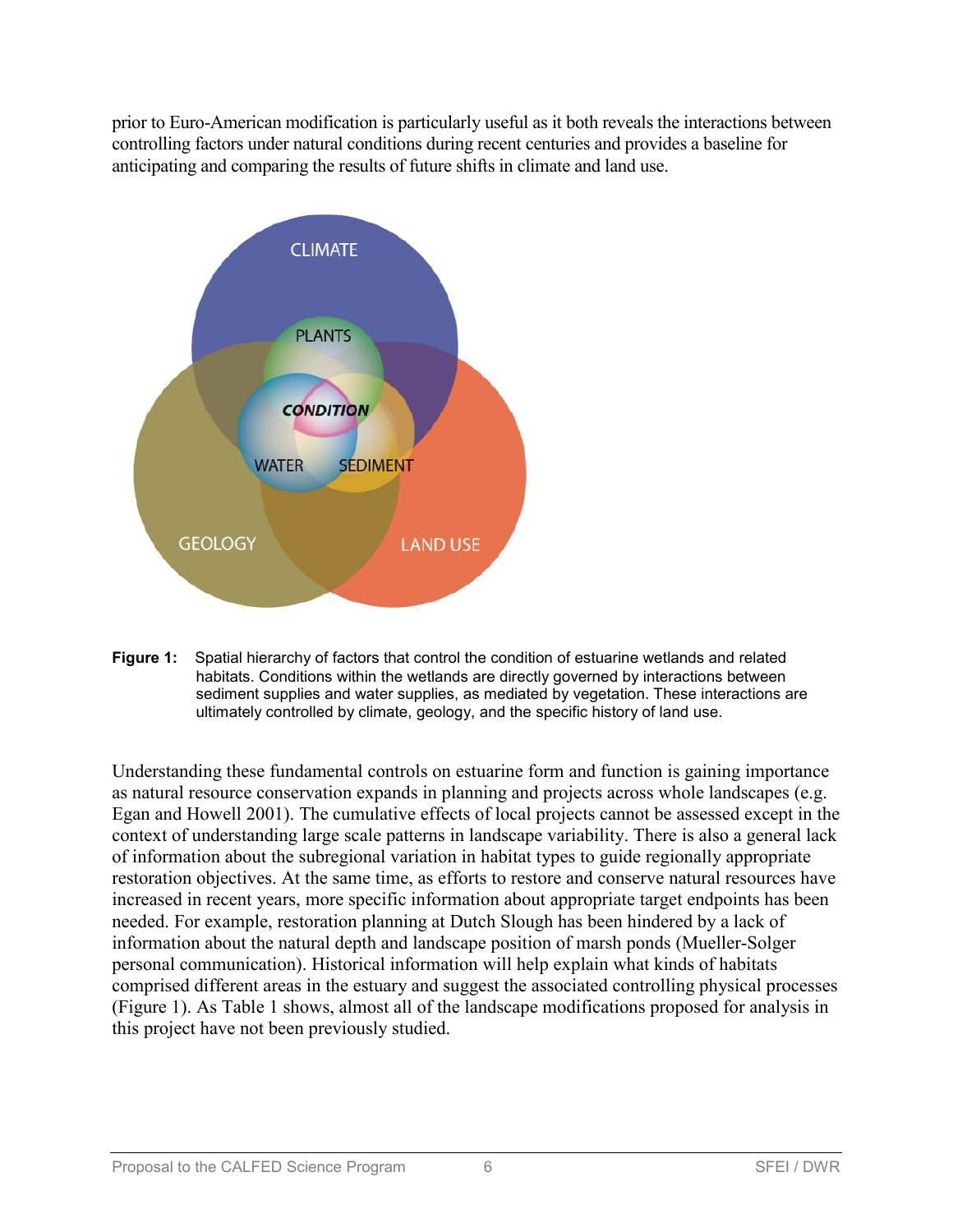**Table 1.** Some predicted changes in landscape structure for the DSM region as a result of anthropogenic modifications since 1850. Landscape characteristics that have not been previously analyzed or quantified for the region are identified in **bold.** 

| <b>Historical Landscape Modification</b>       | <b>Previous Analysis</b>                    |
|------------------------------------------------|---------------------------------------------|
| decrease in tidal marsh area                   | Atwater et al. 1979, The Bay Institute 1998 |
| shoreline change, i.e. marsh accretion/erosion | <b>NA</b>                                   |
| loss of tidal channel networks                 | <b>NA</b>                                   |
| change in distribution of salinity             | <b>NA</b>                                   |
| change in tidal currents                       | <b>NA</b>                                   |
| channel bank erosion                           | <b>NA</b>                                   |
| channel filling                                | <b>NA</b>                                   |
| loss of shallow, ponded habitat                | <b>NA</b>                                   |
| loss of tidal marsh-upland ecotone             | <b>NA</b>                                   |
| increase in fluvial-tidal channel connectivity | <b>NA</b>                                   |

Documentation of the ecology of the historical marsh-upland transitional zones may be of particular importance because the remaining undeveloped areas of this zone and the adjoining uplands are not subsided and may represent much of the future opportunity for restoration, through breaching of peripheral levees and natural estuarine transgression. Modifications in the relationship between adjacent fluvial systems can have particularly significant ramifications on delivery and storage of water and sediment required to develop estuarine wetlands.

The broad latitudinal gradient represented by the watersheds feeding into the DSM also represents a significant gradient in climate. There was historically much less runoff entering the southern reaches of the Delta than its central and northern reaches; the timing of the runoff probably also differed **(**Goodridge 1991, Stahle et. al 2001, Dettinger 2002). These spatial variations in freshwater input around the margins of the historical DSM undoubtedly produced variations in habitat form and function. Understanding the subregional differences in the habitat mosaic as affected by differences in climate will provide a basis for anticipating effects of predicted future climatic changes. To be more specific, we might infer from the historical ecology of the southern reaches of the Delta what would be the overall response of the habitat mosaic to reductions in runoff, whereas the historical ecology of the northern reaches of the Delta may indicate how the southern reaches might respond to increases in runoff (Figure 2).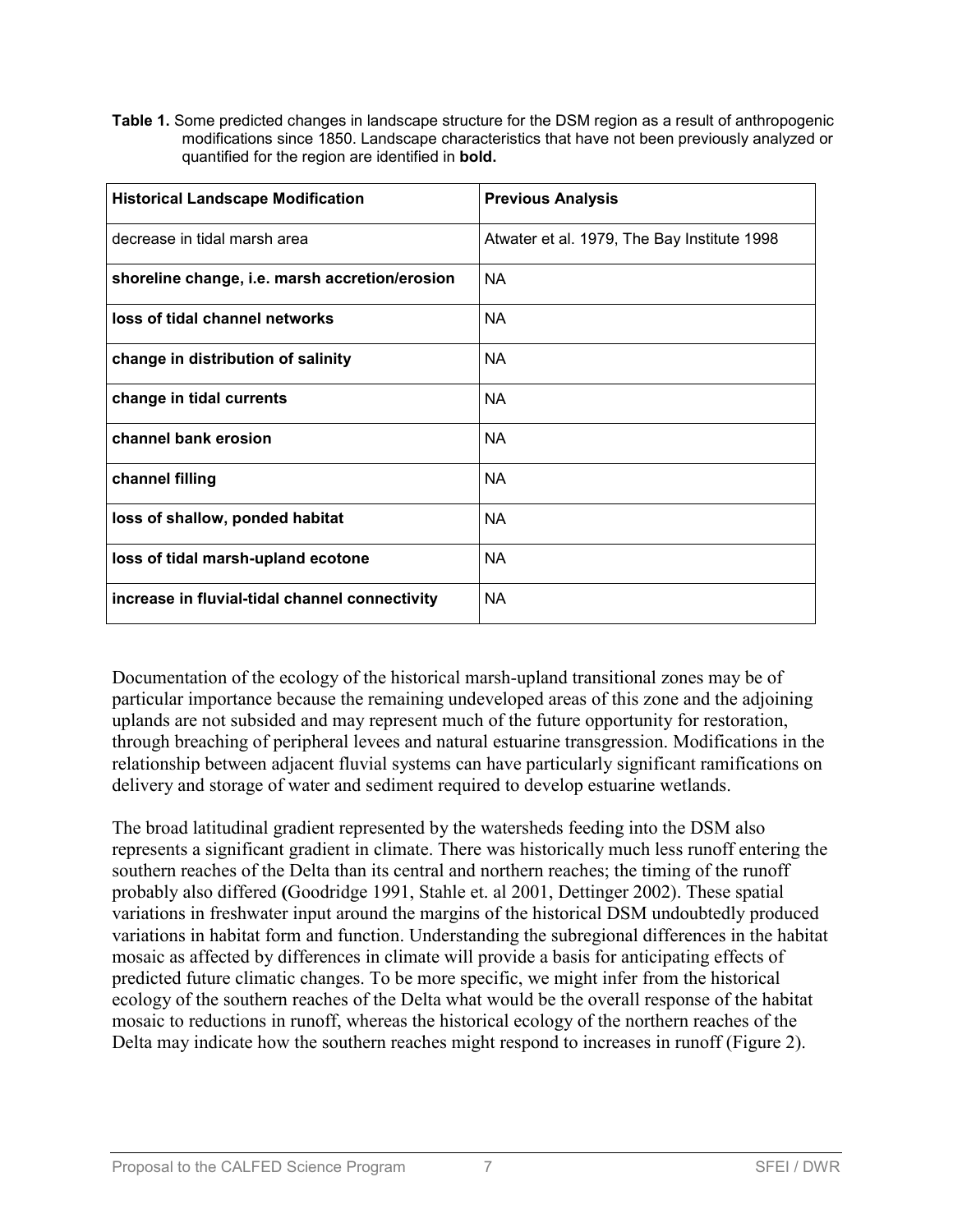

**Figure 2:** Schematic of delta landscape (green triangle) in the context of fluvial-terrestrial influences (brown shading) and tidal estuarine influences (blue shading), showing that estuarine transgression will move habitat internal to the Delta and peripheral to it inland and upstream into either drier or wetland climatic regimes, depending on latitude and climate change.

With an accurate map of historical, pre-Euro-American settlement conditions as a base, we will be able to analyze subsequent changes as a "retrospective" experiment in landscape response to human and climatic modifications. This portion of the project will involve analyzing the horizontal changes in shoreline position since historical times, before the effects of both diking and hydraulic mining debris. Complementary research has been carried out by USGS on bathymetric changes in Suisun Bay (Cappiella et al. 1999), but no work has addressed corresponding trends in the other side of the system -- the tidal marshlands. To date, there has been no regional baseline analysis to characterize whether marshlands in the region have actually been eroding in recent decades and whether there are variations between and within subregions. Yet accurate historical data sources are available to quantify shoreline change over approximately 50 year intervals since California statehood, with a denser time series for recent decades. This analysis would indicate for the DSM how sensitive the foreshores of tidal marshes, including mid-channel islands, are to changes in sediment supply. We would answer the question of whether perceived erosion/accretion of shorelines tends to be compensatory at any scale.

Recreation of the historical patterns of biogeomorphological outcomes at the Estuary landscape level can provide important background as to the relative importance of the two conceptual mechanisms of tidal marsh channel network formation presented here. Reconstruction of the historic occurrence of tidal marsh landscape features via mapping and narrative description provides a detailed picture of the ways landscape patterns (and biogeomorphologic processes) changed along historical estuarine gradients. This information can subsequently be used to determine to what extent proposed or existing tidal marsh restoration projects conform to historical and regionally important biogeomorphological process within the Estuary. This picture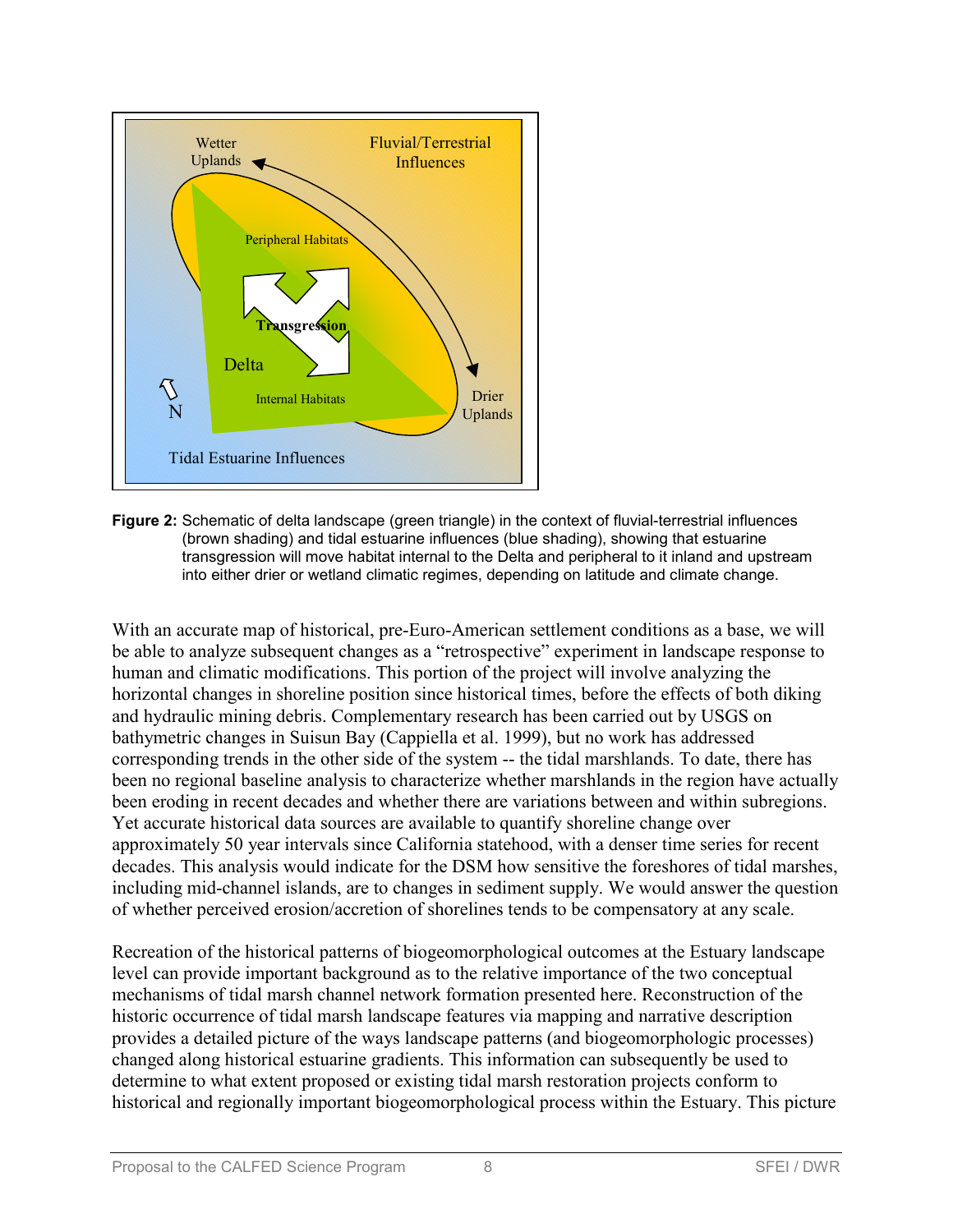of natural landscape patterns within the Estuary will be of particular relevance to our understanding of potential restoration trajectories, such as the BREACH efforts currently underway (Reed et al. 2004), by providing different models of target marsh form associated with different parts of the Delta.

#### **Project Element 2: Estuarine Habitat Hydrodynamics**

With rising sea levels and the large-scale societal dependence on fresh drinking water supplies from the Delta, the inland excursion of saline waters is a major concern for state water management and CALFED research efforts. A major and often overlooked factor in the distribution of salinity is the actual physical form, or geometry, of the Delta and Suisun marsh, which largely controls the dispersion and trapping of tidal waters (Thompson 1957, Enright 2004). Because changes to the Delta took place so early in relation to Delta water management, the system has traditionally been considered relatively physically static. However, a significant component of the management challenges associated with salinity intrusion may be due to early changes in the Delta's geometry, rather than the amount of freshwater flows or diversions (CALFED 2004). Conversely, the identification and reinstallation of historical hydrographic features of the Delta may help manage increasing salinity challenges over the next decades, while making use of self-sustaining physical processes and improving Delta habitat.

In this context, we suggest that the most important changes to the DSM have resulted from alterations of its hydrology. Under natural hydrologic conditions, the development of estuarine habitats tends to be limited by exo- and endogenic sediment supplies (Krone 1987, Byrne et al. 2001, Morris et al. 2002), and salinity gradients vary continuously along the pathways of tidal excursion (Kimmerer 2004). Changes in sediment supplies can profoundly affect the distribution and abundance of estuarine habitats, but these sedimentary changes usually relate directly to changes in hydrology. For example, at the local scale of a tidal marsh drainage system, spatial variations in the relative importance of endogenic (biogenic) and exogenic (water-borne) sediments to marsh development are mainly controlled by tidal hydroperiod (Orr et al. 2003, Collins and Grossinger 2004). Salinity is the other strong immediate control on the nature of estuarine habitats, but it too is mainly controlled by hydrology. Salinity gradients vary continuously along the pathways of tidal excursion (Kimmerer 2004), and intertidal community structure varies strongly with aqueous and soil salinity (Jones & Stokes et al. 1979, Josselyn 1983, Schubel 1992). At the landscape scale, diking has effectively destroyed tidal marshlands, and has probably significantly altered salinity gradients within the remaining distributary channel system. Our study of estuarine habitat controls will therefore focus on hydrology.

The hydrography of the DSM represents a spatially complex physical plan form upon which tidal energy is routed and dissipated nearly two times each solar day. Hydrodynamic interactions between spatial plan form scales (marsh plain, tidal creeks, sloughs, channels, bays) determine sediment erosion, transport, and deposition, and influence salinity gradients, chemical transformations, and biological production (Fischer et al. 1979, Friedrichs and Perry 2001). The distribution of physical morphology ultimately controls dispersion and exchange of chemical and biological constituents between spatial scales (Dyer 1973, Jay et al. 1997).

We infer that native estuarine plants and animals, particularly endemic species that have been difficult to recover such as Sacramento splittail and Delta smelt, are well adapted to this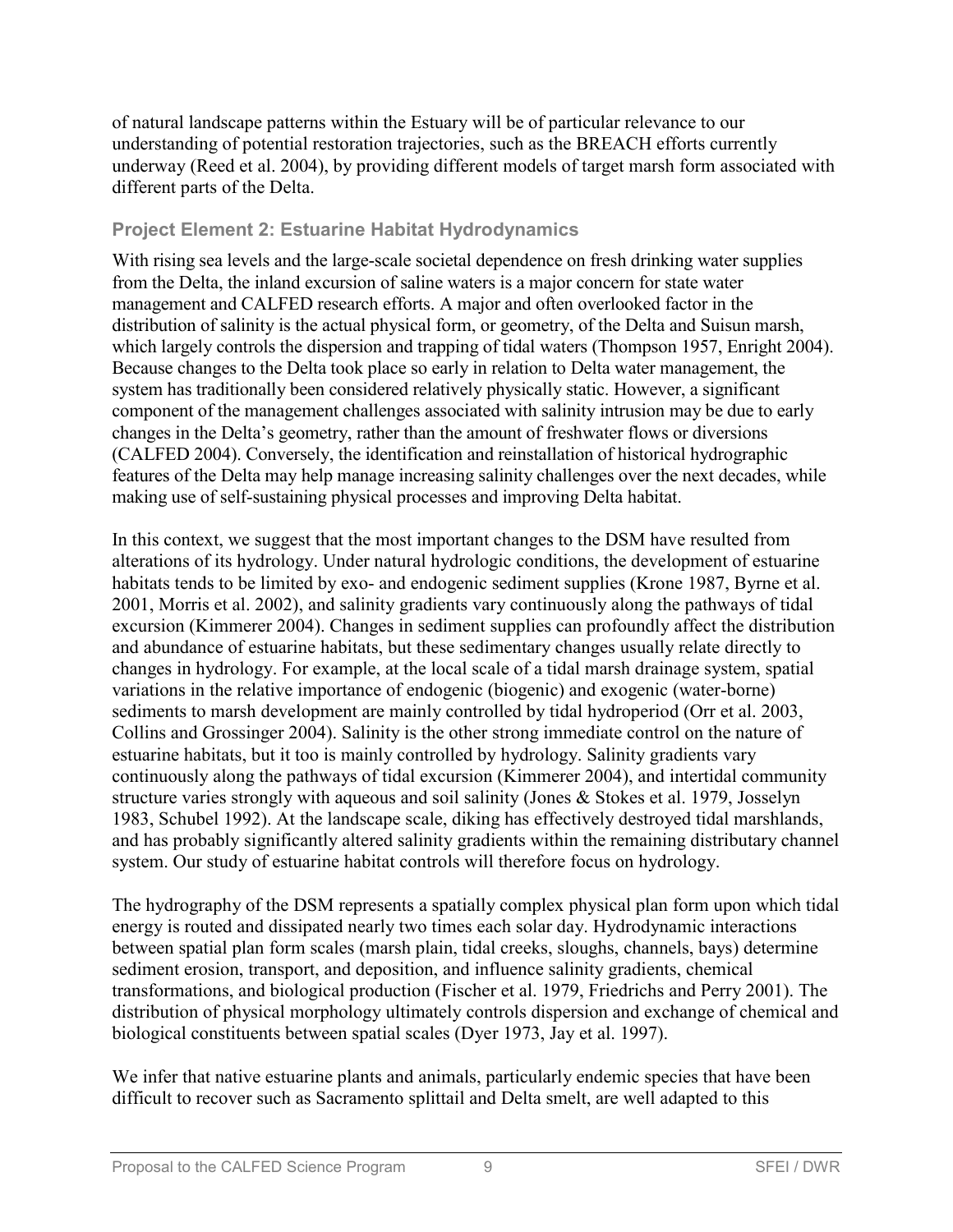historical morphology and its consequent hydrodynamic and transport complexity, and salinity gradient variability (Schubel 1992, Mount 1995, Bay Institute 1998). The characteristic spatial and temporal diversity of hydrodynamic processes and resultant salinity gradients and scalar transports together create the physical aquatic habitat that successfully supported the native resources that we now seek to recover.

*Estuarine transport.* A few studies in this region have focused on tidal flow through marsh channels (Leopold et al 1993, Siegel 1993, Warner et al. in press, Fagherazzi et al. 2004). The form of a tidal marsh channel in cross-section, profile, or plan view, and the net direction of sediment transport by channel apparently depends largely on the direction of dominant flow, although sediment grain size, vegetation types, and the bathymetry outside of the channel system are also important (Rinaldo et al. 1999). The following is a compressed version of a conceptual model of estuarine transport with emphasis on the influence of characteristic features like sloughs and channels on dispersion of scalars. The complete conceptual model can be viewed at <*www.sfei.org/CBDA/transport\_model.pdf>.*

Estuarine hydrodynamics are observed as potential (stage) and kinetic (velocity) energy playing out a balance between physical energy sources (tides and rivers), and energy sinks (friction due to estuary geometry). Once in motion, water is imbued with momentum proportional to its mass and velocity. The energy from these external "forcings" is ultimately dissipated by frictional interaction with the bed (shear stress) and internally due to viscous dissipation across internal velocity gradients (eddies at all scales). The key concept is that all sources of friction generate velocity gradients. The result is that water parcels in the same channel cross-section will diverge over time because they are moving at different speeds. Gradients of velocity are often referred to as "sheared flow" or "current shear."

Fischer (1979) divided estuarine scalar transport into two components: transport caused by "advection," and transport caused by "dispersion." *Advection transport* by the net current is essentially the riverine inputs to the estuary. Scalar gradients (like salinity) are compressed by high outflow and decompressed by low outflow. This compression and decompression of the estuarine salinity gradient influences a third scalar transport mechanism called "gravitational circulation" where net river flow moves downstream over the top of a net upstream movement of ocean water, especially in the presence of weak tides and deeper channels (Dyer 1971).

*Dispersive transport* is caused by velocity gradients (current shear) that form in response to water movement across the essentially stationary but rough and irregularly shaped geometry of the estuary. Tidal forcing, because it is about an order of magnitude larger than movement caused by river flow, wind, or pressure gradients, causes most dispersive transport. Scalar dispersion also depends on the presence of concentration gradients. In order for dispersion (or mixing) to occur, there must be spatial differences in concentration (scalar gradient) to mix. Scalar dispersion is intensified when spatial scalar gradients are high and current shear is strong. Fischer distinguished three categories of tidal dispersion: 1) shear flow dispersion, 2) tidal trapping, and 3) tidal pumping. Each works by enhancing current shear.

*Shear flow dispersion* is caused by the friction of moving water on the bed that yields velocity gradients in the vertical and horizontal with concomitant mixing of longitudinal scalar gradients.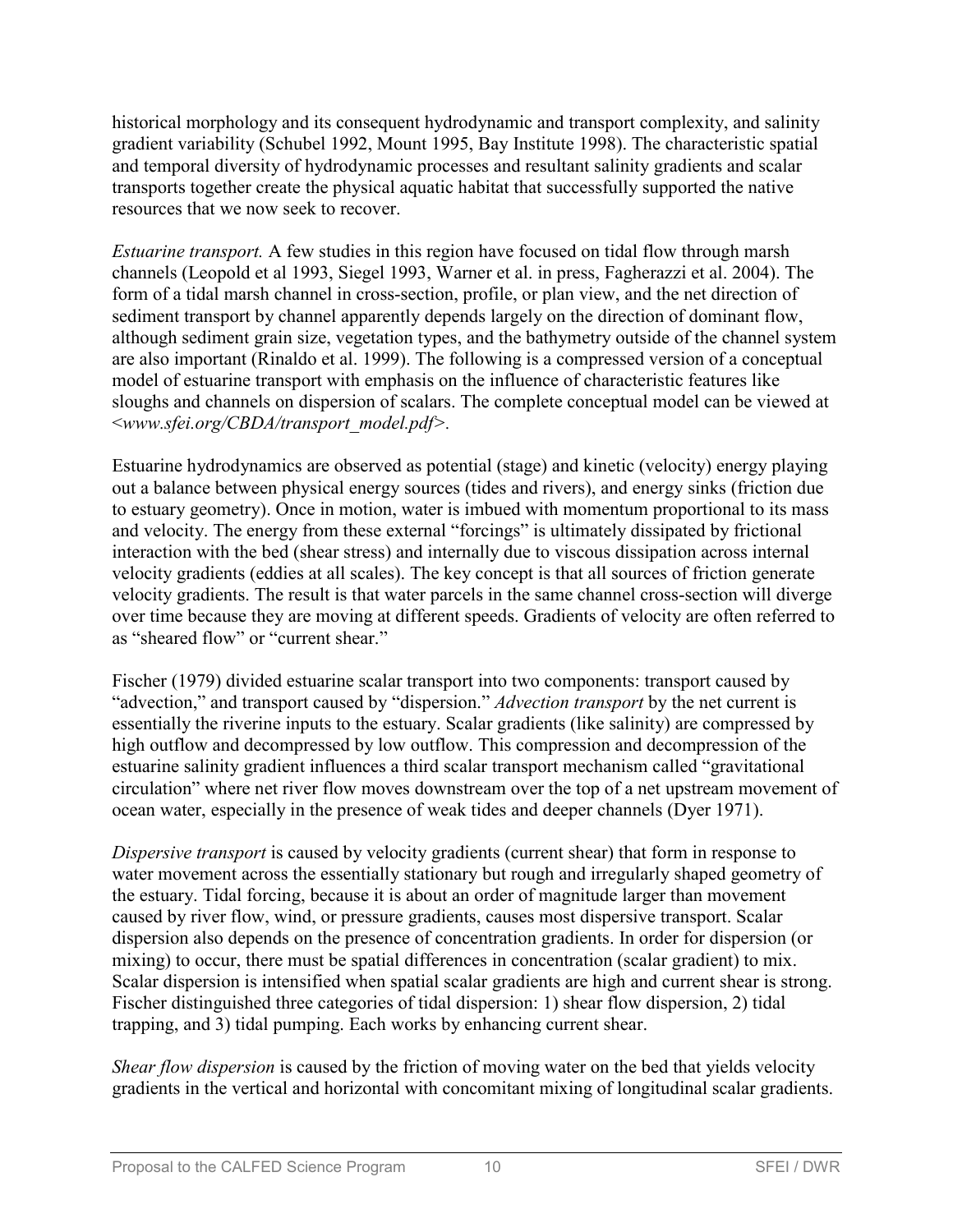Shear flow dispersion is enhanced by geometric irregularities, natural or human made. *Tidal trapping* refers to differential tidal propagation in geometric irregularities. The key concept is that the pathway that tidal waves travel affects their propagation. Tidal waves traveling in open channels are called "progressive waves" because their energy is allowed to dissipate completely before being reflected. Tidal waves that enter embayments (or sloughs) are called "standing waves" because they are reflected back before dissipation occurs. Currents in embayments turn (flood to ebb or ebb to flood) sooner than currents in distributary channels. Where embayments and channels intersect, scalar gradients are mixed because of the asymmetry of tidal currents and the scalar gradients therein.

*Tidal pumping* is distinguished by the time scale of the velocity versus scalar concentration correlation. Tidal pumping is the "net" flow caused by asymmetry of adjacent tidal flows. In looped and braided channel systems like those seen in the modern Delta, the tide can often propagate to the same location by different pathways and arrive at different times. As a result, net flows are generated by a kind pumping action. These three tidal dispersion mechanisms operate together to mix scalar concentration gradients in the presence of current shear caused by geometric irregularities. The magnitude of scalar gradient mixing depends on the morphology of the estuary.

*Comparing the pre-settlement and modern estuary geometry.* The Delta and Suisun Marsh exhibit complex geometry that includes meandering and looped channels, terminal sloughs, embayments, and tidal creeks, all with different sizes and adjacent land uses. This complexity influences scalar transport by the mechanisms described above.

The fundamental modifications to the DSM plan form are 1) reclamation of low order sloughs by filling, 2) separating uplands from channel connection with levees, 3) removing channel meanders, and 4) cutting new channels between the main rivers. Figure 3 illustrates how former terminal slough and tidal creek systems were transformed into constructed channels that now connect rivers. This example is similar to the fate of False River, which presumably acquired its name from having a large opening to the lower San Joaquin River only to dead end in an extensive dendritic tidal creek system. The slough was leveed along its length, its high order channels filled, and its terminus extended to connect with Old River. Due to its position in the western Delta, and its ability to short-circuit tide propagation to Old River, the "improved" False River likely facilitated significant salinity intrusion into the central Delta.

In addition, ecosystem function that emanates from differential residence time along terminal sloughs was effectively eliminated. Residence time in pre-settlement False River varied with longitudinal position along the slough (Figure 3). At the extreme upper end, water remained in the slough even on extreme low tides. Residence time of this water was at least fortnightly, and exchange with the lower slough depended on wind and boundary layer shear dispersion. Moving downstream, an intermediate zone exchanged with the distributary channel only on spring tides and residence time had a spring-neap signature. Further downstream, residence time near the slough mouth was short, controlled by tidal current direction. Water and scalar exchange with the lower San Joaquin River was a function of tidal asymmetry between slough and channel (discussed above). Variation of residence time was likely to be non-linear from slough mouth (short residence time) to low order creeks (long residence time) with modulation by spring-neap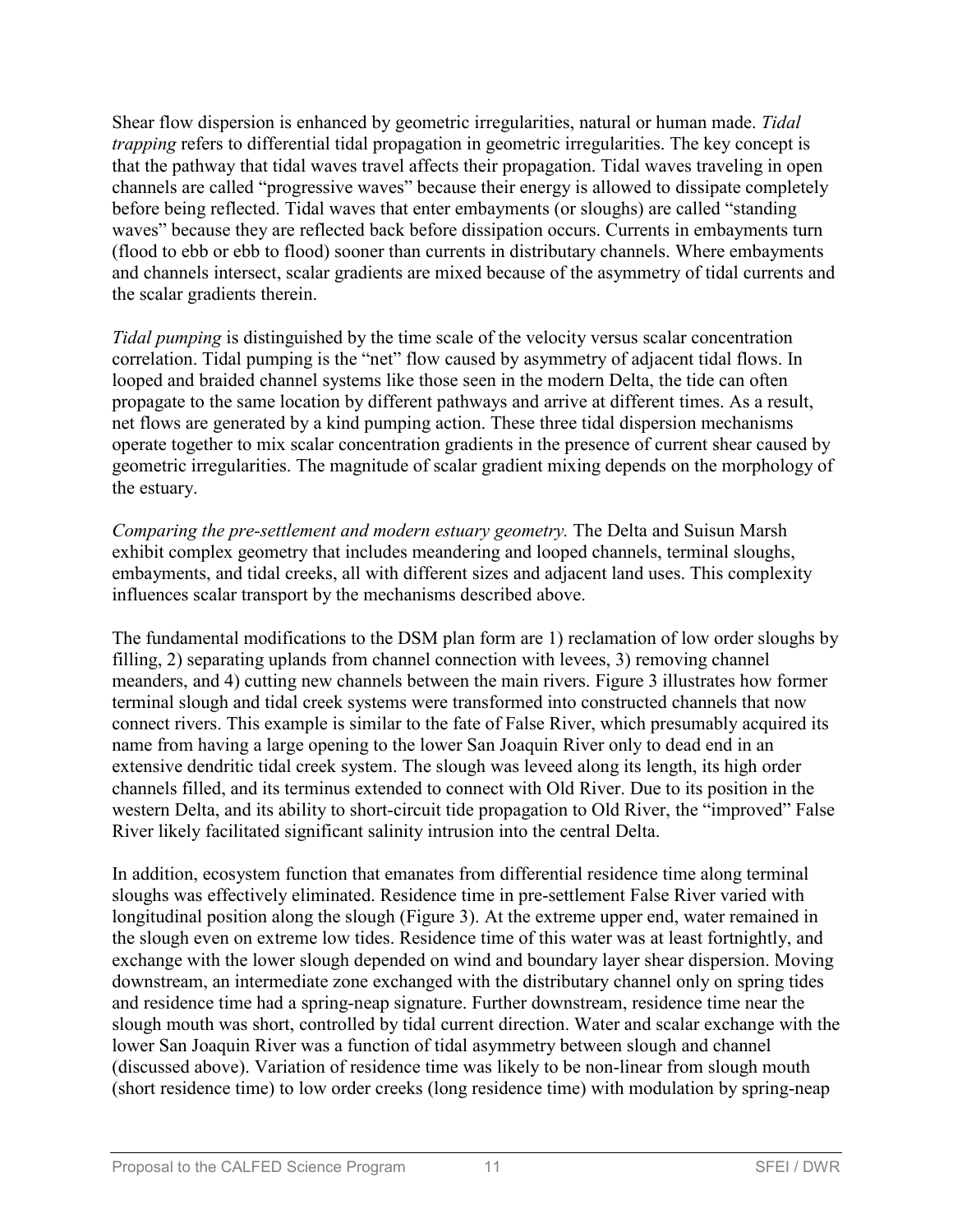cycle tide strength. Since residence time indexes several biochemical processes, a key goal of the hydrodynamics component is to characterize and map residence time and exchange characteristics as metrics of physical aquatic habitat.



**Figure 3.** Conceptual model of water residence time in tidal creek system versus modern Delta channel cut. The pre-settlement Delta contained high-density tidal creek systems with differential residence time with position along the creek. The modern Delta reflects modification of tidal creeks into channel cuts with residence time on the order of the tide and extensive exchange with distributary channels.

Distributary channel dynamics have also been modified by addition of channel cuts in the Delta and Suisun Marsh. Distributary channels (e.g. Old and Middle Rivers and Montezuma Sough) are characterized by progressive wave hydrodynamics, long tidal excursions, and less terrestrial linkage. Residence time is short (tidal timescale) but exchange along the channel may be small or large depending on channel connectivity. Old and Middle Rivers were much more distinct in the pre-settlement estuary when tidal excursions were several kilometers but the water stayed (notwithstanding marsh plain interaction) longer in the same river. Channel cuts in the modern Delta and Marsh facilitate rather free tidal exchange of water and scalars between the rivers. The modern Delta is thus a more dispersive environment that tends to homogenize a system where scalar concentrations were likely more patchy.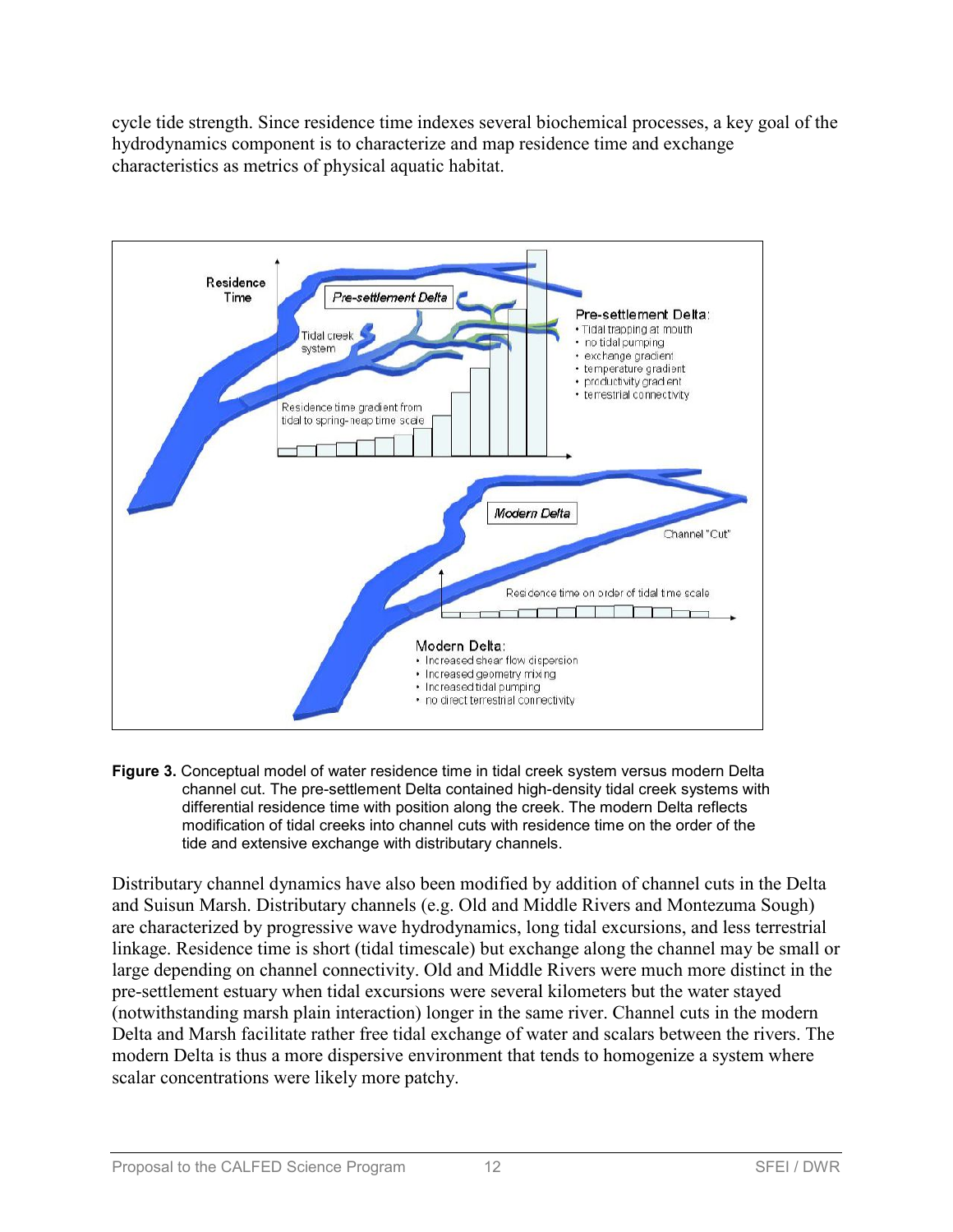While this project does not propose a full scenario planning exercise, we will investigate the "sensitivity" of the present-day landscape to the kinds of reverse modifications suggested by the pre-settlement landscape, to identify potential management concepts for modifying system geometry and associated salinity gradients and ecosystem structure.

### **Project Element 3: Landscape Linkages to Biogeomorphology**

The scale of this study dictates that it focus on the dominant habitat types of the brackish and freshwater intertidal zone. These are tidal marsh channels, the marsh plain, tidal pannes or ponds and the intertidal backshore. For reasons explained below, tidal flats tend to be sub-dominant under brackish and fresh conditions and therefore are not emphasized in the proposed research.

*Tidal marsh channels.* It would be difficult to overemphasize the effect of tidal channels on the form and function of tidal marsh. All materials exchanged between the marshland and the estuary are conveyed via the channels. If the tidal marsh and flats – the "baylands" or intertidal zone - comprise a transition between the uplands and the deep bays or subtidal zone, then the channel banks comprise the immediate boundary. The banks comprise a threshold between aquatic and terrestrial processes. Above and beyond the banks, plants and animals with terrestrial lineage have adapted ways to live near water; below the banks, aquatic species have adapted ways to live near land. Landward of the banks, sedimentary processes are increasingly non-tidal; bayward of the banks, tidal processes control sedimentation. Channel banks are the intersection of air, land, and water. Many functions and services are concentrated within 10m of this intersection (Collins and Grossinger 2004).

Incipient tidal marsh channels tend to form on tidal mudflats as the result of largely stochastic processes coupling micro-scale topographical variation and ebb-tide drainage (e.g. Pestrong 1965). Small rivulets draining mudflat ponds or depressions provide conduits for delivery of tidal water to and from depressional back-marsh areas, and tend to concentrate hydraulic energies, particularly on ebb tides. These concentrated energies result in local erosion within and immediately adjacent to the enlarging incipient channels and in the establishment of a more-orless stable channel network plan form on the emerging mudflat (assuming actively accumulating sediment). These small (generally no larger than a few centimeters wide or deep), newlyestablished channel networks are subject to modification or elimination via meteorological and tidal conditions such as sustained rains, winds, and tides. Stabilization of these mudflats and the channel networks within them depends upon subsequent colonization by emergent vegetation, which further improves sediment deposition conditions within the growing vegetation. In this way sediments and vegetation are linked in a feedback loop to promote active evolution of the mudflat and subsequently colonized tidal marsh plain. The marsh plain accumulates sediments upward and around the established tidal channel networks.

By similar mechanisms, tidal channels will form on existing land surfaces due to sea level rise and estuarine transgression. Under this scenario, newly tidally inundated lands become inscribed with incipient channels as floodwaters coalesce into rivulets on the ebb tide and erosion of the existing land surface begins. Initial erosion and formation of incipient channels on existing land surfaces in this case proceed in a fashion more dependent on the erodibility of the existing land surface. The erodibility is dependent on the nature and structure of the soils comprising that land surface, and as a result can be greatly dependent upon the overlying vegetation community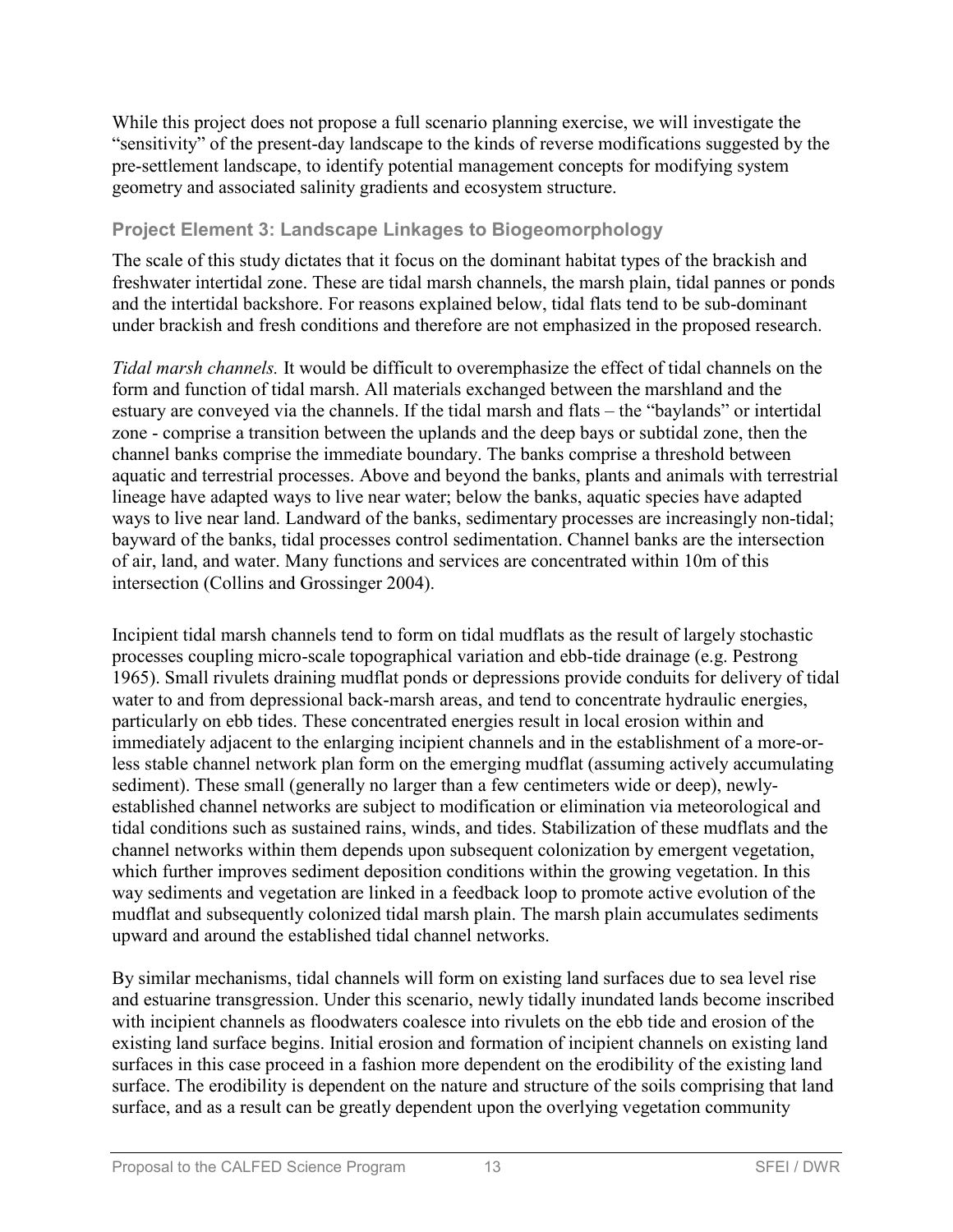whose roots play a large role in binding soils and resisting local erosional forces. In this way erosion and vegetation are linked in a feedback loop to foster development of an eroded tidal channel network accommodating the incident tidal prism and subsequent modification of the soil profile (via increased frequency and duration of inundation).

Studies from outside the region suggest that the larger channels on tidal flats become fixed in place as their natural levees or banks become colonized by vascular plants (Beeftink and Rozema 1988). For any salinity regime the density of channels decreases as the marsh plain evolves upward through the tidal range (Ahrnet 1960, Steel and Pye 1997). Higher marshes obviously have less water to drain, and channel networks tend to adjust in capacity to changes in tidal prism.

Considerable work has been done on the hydraulic geometry of tidal channels, meaning the relationship between tidal prism or drainage area and channel form in cross-section, profile, and plan view, usually in the context of designing channels for restoration projects (e.g., Collins et al. 1987, Collins and Orr 1988, Coates et al. 1989, PWA 1995, Siegel 1993). The typical log-log plots of hydraulic geometry reveal large variability around trends of increasing cross-section with tidal prism. For the systems studied, channels with base elevations above low tide gain cross-sectional area in the downstream direction due mainly to increases in depth. Further downstream, where base elevations are below low tide, the gains in area are mainly due to increases in channel width. The cross-sectional form of the high-order channels is complicated by slump blocks that occur on the outside of meanders and along both banks of straight reaches (Collins et al. 1987, Fagherazzi et al. 2004). The transition in cross-sectional form and downstream hydraulic geometry between third- and fourth-order channels seems to coincide with the transition from channels that evolved with the marsh plain to antecedent channels that evolved on the predecessor mudflat.

The relationships between plan form geometry and channel order has been examined across salinity regimes ranging from saline in far South Bay to fresh-brackish at the eastern end of Suisun (Collins and Grossinger 2004). Channel width, curvature, and wavelength tend to increase progressively from first- to sixth-order channels, although there is much variability within each channel order. These parameters do not seem to be affected by salinity regime. For each channel order, however, meander amplitude is greatest under the freshest conditions. Channel density for marsh islands (sensu Novakowski et al. 2004) is strongly correlated to island area, and tends to increase from fresh-brackish to saline conditions. Drainage area also tends to be greatest under fresher conditions, especially for the larger channel orders.

Amplified tidal ranges have been observed within zones of barotropic convergence, where the flood flow from two sources is combined (Collins et al. 1987, Warner et al. in press). This happens along the middle reaches of a "looped" channel that is open at both ends to tidal inflow. The amplification is due to increases in high tide, rather than decreases in low tide. The convergence happens within an elongated zone rather than a point because of the diurnal inequality of the high tide. If sediment supplies are great enough, the suspended load that is deposited in the convergence zone can lead to division of the channel into two drainage systems with independent tidal sources (Collins et al. 1987).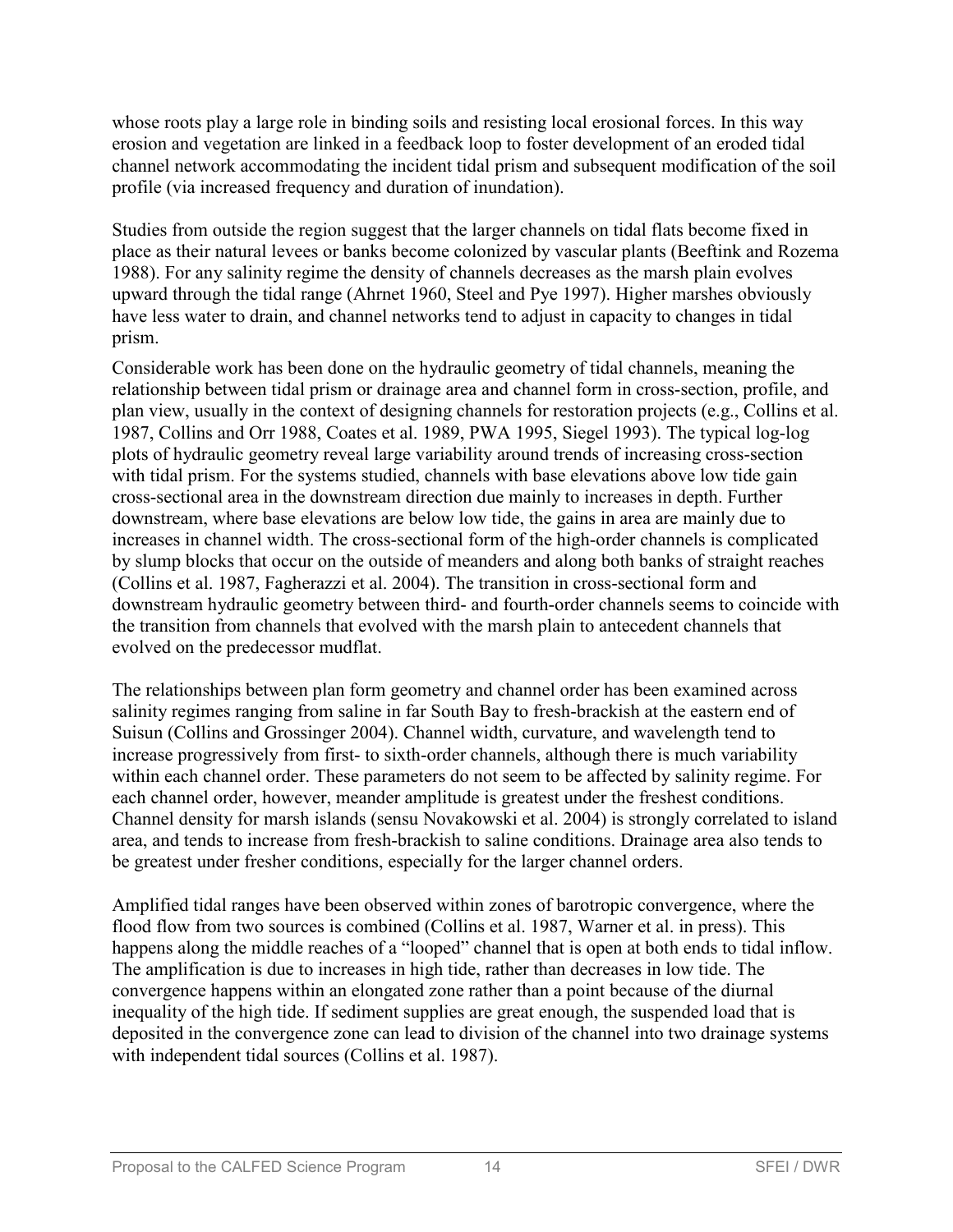*Marsh plain.* As a tidal marsh matures, it gains elevation, its overall gradient flattens, its tidal prism decreases (Ahnert 1960, Redfield 1972), the total extent and cross-sectional area of its channels therefore eventually decrease (Steel and Pye 1997), the area of poorly drained marsh plain increases, and, for saline or brackish marshes, soil salinity on the plain probably also increases.

Studies of the physical nature of the tidal marsh plain have focused on sedimentary processes (Krone 1987, Collins et al. 1987, Culberson 2001, Callaway et al. 1996, Williams and Orr 2002, Siegel 2002, Watson 2004), including vertical accretion of tidal marshlands and its inland transgression during Holocene sea level rise (e.g., Byrne et al. 1994, Wells and Gorman 1994). As the marsh plain builds upward through the tidal range, the frequency and duration of inundation decrease, and the ability of the channel network to decant suspended sediment increases, such that less and less sediment is delivered to the marsh plain. As the plant cover becomes denser, it functions to filter sediment from the flows of water across the marsh plain, such that the inorganic sediment is trapped near the channel banks (Collins et al 1987, Culberson 2001, Eisma and Dilkema 1997, Culberson et al. 2004). In advanced stages of tidal marsh development, inorganic sedimentation is largely restricted to areas within a few meters of the channel banks. In the middle reaches of very large drainage divides, organic matter accounts for most of the volume of the sediment pile, indicating very little input of inorganic sediment. At the landscape scale, this model predicts that soils in the interior reaches of the Delta would be more organic than at the edges. Sediment cores and subsidence patterns support this prediction (DWR 1993).

*Marsh ponds.* Marsh ponds or pannes are topographic depressions on the plains of mature tidal marshlands. In this region, marsh pannes are most common at places most distant from any tidal source, as measured along the pathway of tidal excursion within a marsh. They exist on drainage divides between channel networks, and near the backsides of natural levees (Collins and Grossinger 2004).

Different formative processes have been identified for marsh pannes in different climates (Yapp et al. 1917, Kesel and Smith 1978, Pethnic 1974, Pethnic 1992, Christie et al. 2002, Ewanchuck and Bertness 2004). In all cases the feature is sustained by the entrapment of salts and persistent saturation of the benthic sediments that inhibits plant growth. The feature must also be isolated from supplies of in-filling suspended sediment. The larger pannes form away from any tidal source, where the inputs of inorganic sediment are minimal, and marsh accretion is largely due to organic sedimentation. Isolated topographic depressions in these areas might result from differential rates of peat production. Marsh pannes vary in number and size in relation to tidal salinity regime, with fewer but larger pannes existing under fresher conditions (Grossinger 1995). However, the historical condition of freshwater tidal marshlands typical of the Delta has yet to be described. Whether or not these marshlands have a greater amount of ponding per unit area of marsh plain, as predicted by the model, remains to be determined.

*Intertidal backshore.* The backshore is defined as the ecotones between the tidal marshland and the adjoining upland. Its breadth is directly proportional to the steepness of the upland terrain. Where the estuary was transgressing over flatlands, such as the Central Valley, the historical backshore was undoubtedly very broad. For Santa Clara Valley in South Bay, which historically rose very gradually from the tidal marshlands, the backshore was miles broad (Collins and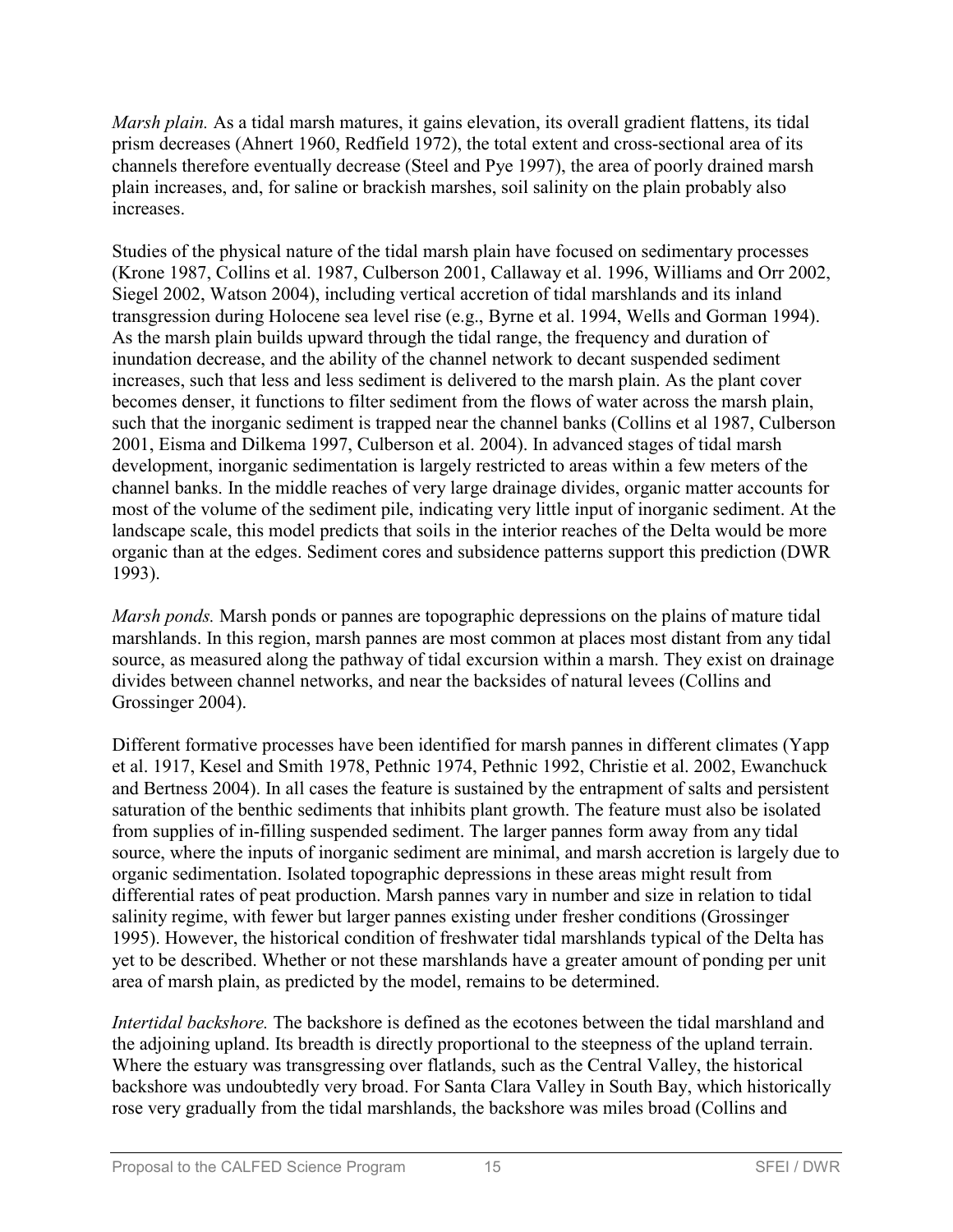Grossinger 2004). The onshore surface winds that are typical for the Santa Clara Valley and the Delta can broaden the backshore by the aeolian deposition of salts carried inland from the estuary. Thus, the backshore can extend inland beyond the direct influence of the highest tides.

Restoration of intertidal habitats in the historical peatlands of the western and central Delta is challenged by their severe subsidence (CDWR 1993). Sea level rise will continue to elevate the challenge in the future. In contrast, sea level rise and estuarine transgression may represent an opportunity to restore intertidal and related habitats of the backshore. Existing and proposed land uses within and around the Delta will constrain opportunities for backshore restoration. Nevertheless, we suggest that an examination of the nature of the historical backshore is necessary to define the restoration opportunities that might exist. Elsewhere in the estuary, where tidal marsh and aquatic habitat restoration is proceeding at large scale, backshore restoration is gaining emphasis. We expect that a study of the historical extent and structure of the backshore of the Delta will result in discoveries of its past ecological functions that will significantly help shape restoration planning in the future. That has been our experience elsewhere in this estuary and in other coastal systems

*Tidal marsh dynamics.* Marshes that achieve equilibrium with sea level rise are not static. Although the larger channels (fourth-order and larger) migrate so slowly (Fagherazzi et al. 2004) that modern aerial images and historical maps of them overlay almost exactly (Grossinger 1995), there is a dynamic relationship between plant growth and tidal flows that is manifest as more rapid changes in the distribution of smaller channels and marsh pannes (Collins et al. 1987). For very large drainage systems (fourth-order and larger) in saline marshes, channel retrogression at the ends of some channels tends to be compensated by headward erosion in other channels, such that there is no net change in channel capacity for the system as a whole. In general, the retrogression happens in small tributaries, and the headward erosion happens as an extension of the mainstem. The mechanism for this compensation between channel loss and gain is not well understood. In these large systems the ongoing loss of some small channels is evidently insufficient to affect a change in the cross-section of the tidal source; the amount of tidal prism equal to the amount of channel lost is apparently shunted along the hydraulic gradient of the flood flow from the retrogressed tributaries to the end of the mainstem that subsequently erodes headward to accommodate the increase in tidal prism (Collins and Grossinger 2004). If this process of tidal prism conservation is real, then it follows that naturalistic systems of fourthorder or larger are minimal to sustain all the ecological and hydrological services ascribed to channels large and small. According to Collins and Grossinger (2004), the drainage area of saline marshland encompassing such systems ranges from  $0.5 \text{ km}^2$  (fourth-order) to  $0.75 \text{ km}^2$  (fifthorder). If the same mechanism of tidal prism conservation exists in brackish marshes, then the minimum size of sustainable marsh drainages might be  $0.25 \text{ km}^2$  (fourth-order) to 1.5 km<sup>2</sup> (fifthorder). The patch size for freshwater tidal systems is unknown.

As has been shown by previous researchers (Atwater and Hedel 1976, Harvey et. al 1977, Culberson 2001) vegetation communities change with soil salinity gradients characteristic of the Estuary. Owing to the underlying importance of plants and their effect on the processes of tidal channel formation outlined above, we expect to find landscape-level relationships between tidal marsh geomorphology and plant community composition. We refer to these relations as being bio-geomorphological because they represent the strong geomorphic influences of biological or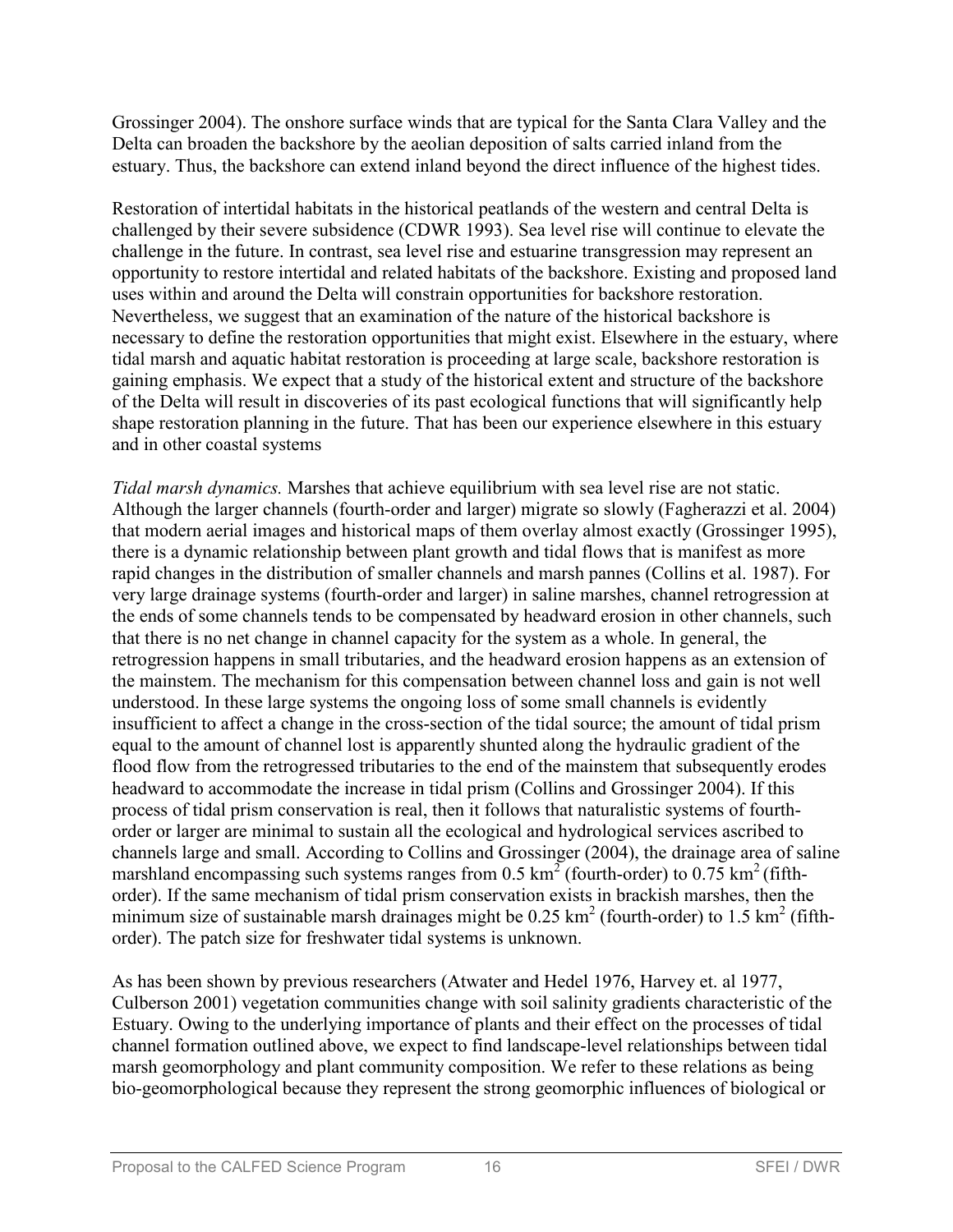biogenic processes, especially plant growth on tidal marsh geomorphology. For example, we know that the species composition of marsh vegetation along channels and the foreshore changes with salinity regime, and that the vegetation grows at lower elevations under fresher conditions (Atwater and Hedel 1976). Under fresh-tidal conditions, native plants can thrive near MLLW, whereas native plants in saline conditions seldom grow at elevation lower than MSL. This means that the extent of tidal flats decreases as salinity decreases. The lower intertidal zone between MSL and MLW that would be tidal flat under saline conditions is low marshland under freshwater conditions. This also means that the beds of tidal marsh channels seldom extend much above MLLW under freshwater conditions. Consequently, the lengths of low-order channels and the overall density of channels are probably less under fresh conditions than saline conditions. It follows that channels in saline marshland would be more sinuous, networks would be more complex (higher-order), and drainage divides would be smaller than comparable areas of marshland The larger drainage divides predicted for freshwater marshes would represent larger areas poorly serviced by channels, and thus might account for the larger pannes or ponds that are also predicted for freshwater tidal marshlands.

The geography of the Delta and its watersheds provides a special opportunity to describe the possible effects of alternative climate change scenarios on the future Delta ecosystem. From South to North in watersheds draining to the Delta, there was historically almost 100% increase in mean annul precipitation and presumably runoff (Goodridge 1991). The drier conditions of southern backshore must have affected its plant and animal communities. The ecology of the natural levees along the main tidal channels were probably also affected. For example, a cursory investigation of the tidal-fluvial riparian overstory as depicted on historical lithographs indicates that southern channels were bordered by oaks, whereas northern channels supported cottonwoods. Thus, the historical differences in community structure along the north-south moisture gradient of the backshore and riparian zones may provide basic clues about future ecological responses to increases or decreases in precipitation and runoff.

## *B. METHODS AND PRODUCTS*

### **Project Element 1: Historical Reconstruction of the Pre-settlement Landscape**

Reconstructions of landscape characteristics prior to extensive Euro-American modification have been developed in recent years to guide major ecosystem restoration efforts for many of the most important wetland systems in the United States.

In the Puget Sound, a multiyear project to develop a GIS of the historical lowland rivers and delta systems is a foundation component of the Puget Sound Nearshore Ecosystem Restoration Study, the multiagency program to develop a regional restoration plan. The Puget Sound River History Project involves georectification of historical maps and photography, development of a GIS, and analysis of changes to geomorphic/hydrologic processes and fisheries habitat (Collins et al. 2003).

In South Florida, a number of collaborative efforts have been developed as part of the USGS South Florida Ecosystem Program to understand the interrelated effects of changes in hydrology, vegetation, and species support functions. Schaffranek et al. (2001) summarize the use of historical documents to identify hydrological and ecological changes and the application of GIS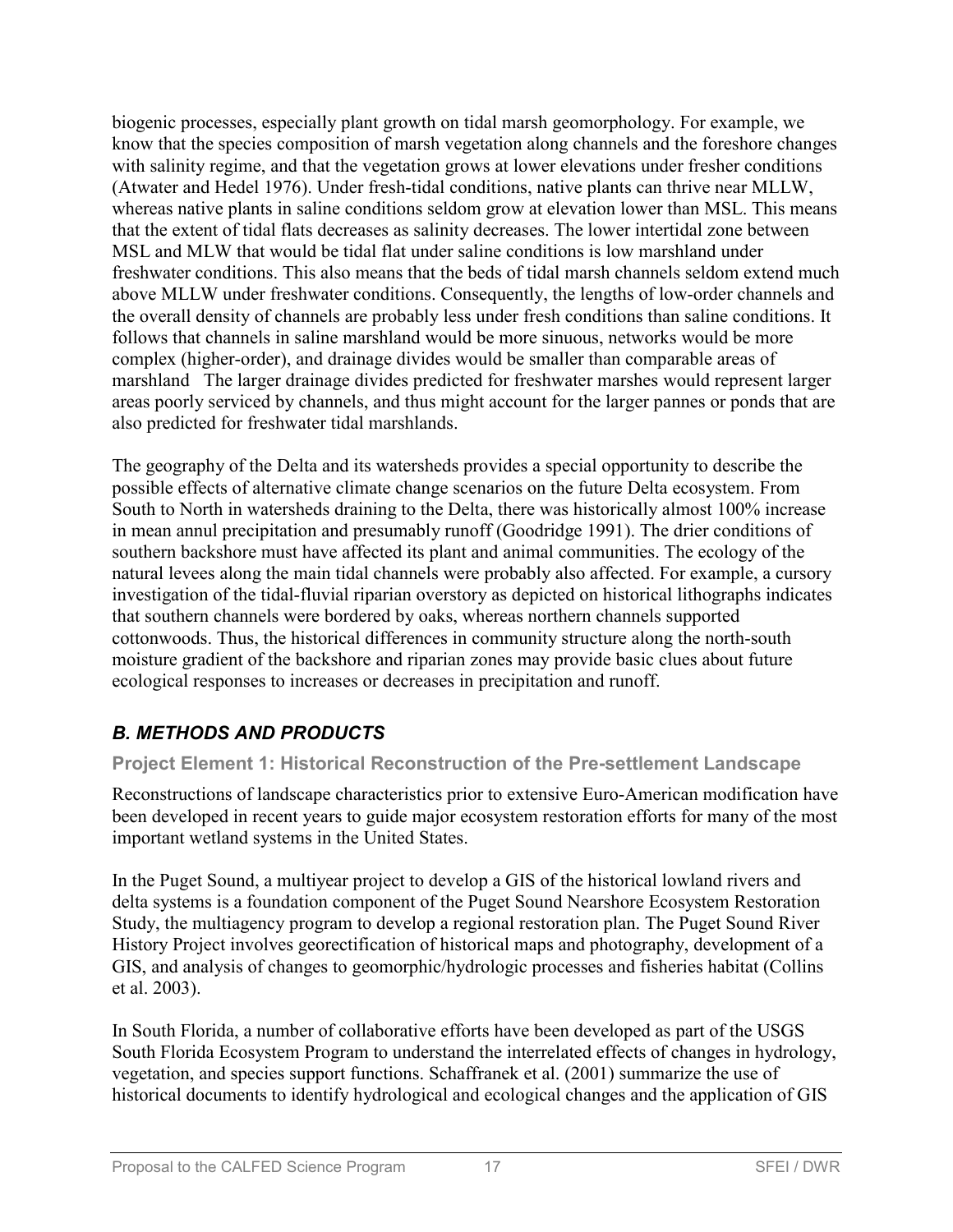and numerical model techniques to assess flow modifications (McVoy 1996). Related efforts in the Florida Ecosystem History Project are designed to document subregional variation in the historical ecosystem and differences in response to modification (Willard 1996).

Similar efforts have been integral to regional wetland management efforts in the San Francisco Bay Area. A GIS-based historical reconstruction of the tidal marshland ecosystem downstream of the Delta provided technical foundation, numerous insights into ecosystem function, and a basis for regional thinking for the Bay Area Wetland Ecosystem Goals Project (SFEI 1998; Goals Project 1999). Subsequently, SFEI was asked by the Science Team of the South Bay Salt Pond Restoration Project to extend the regional assessment to provide a more detailed analysis of pre-modification tidal hydrography and ecosystem function for South San Francisco Bay. This analysis reported on numerous previously undocumented aspects of the South Bay ecosystem, including the complexity and subregional variation of tidal channel networks, the discontinuous relationship to local streams, and the historical existence of a range of forgotten habitat types that supported native species of concern (Collins and Grossinger 2004, Grossinger 2004). The editors of *Estuary and Watershed Science* have solicited publication of Collins and Grossinger (2004) for publication in 2005.

Grossinger (2004; also summarized in Brown 2004) described the preliminary state of knowledge about the natural landscape characteristics and functions of Suisun Marsh, particularly the limited information about natural waterfowl support and salinity/habitat characteristics of the middle and eastern parts of the marsh. Initial investigations suggest that historical data are available to support equivalent efforts in the Delta and Suisun Marsh. However, these data have not yet been assembled and compiled in a rigorous way to support quantitative and functional analyses.

The historical reconstruction of the DSM system will build upon earlier, partial efforts by several researchers by incorporating numerous additional historical data sources. Thompson (1957) carried out a voluminous study of historical land use, with extensive references and some descriptions of historical conditions. As part of a USGS geological mapping of the Delta, Atwater (1982) used historical maps and aerial photographs to map many of the smaller historical channels of the central and southern part of the Delta. Bingham (1996) provided a qualitative overview of the history of the Delta. Vorster and others (Bay Institute 1998) compiled several sources, including SFEI maps, to produce general historical maps of the San Francisco Bay Delta system from the Golden Gate to streams of the Sierra Nevada, including the Delta and Suisun Marsh. SFEI compiled initial historical data for Suisun Marsh as part of the San Francisco Bay regional wetland mapping (SFEI 1999, Grossinger 2004b).

While these previous studies provide a strong foundation for the present work, they focused on coarse scale ecological description and used a limited number of data sources. Through this effort a fuller, locally-oriented analysis will be carried out, reflecting the full range of historical data available and providing the detail/accuracy of necessary to address technical management questions.

To create a reliable historical assessment, a wide range of data sources must be collected. Patterns and trends become visible only with a substantial volume of historical data. The cross-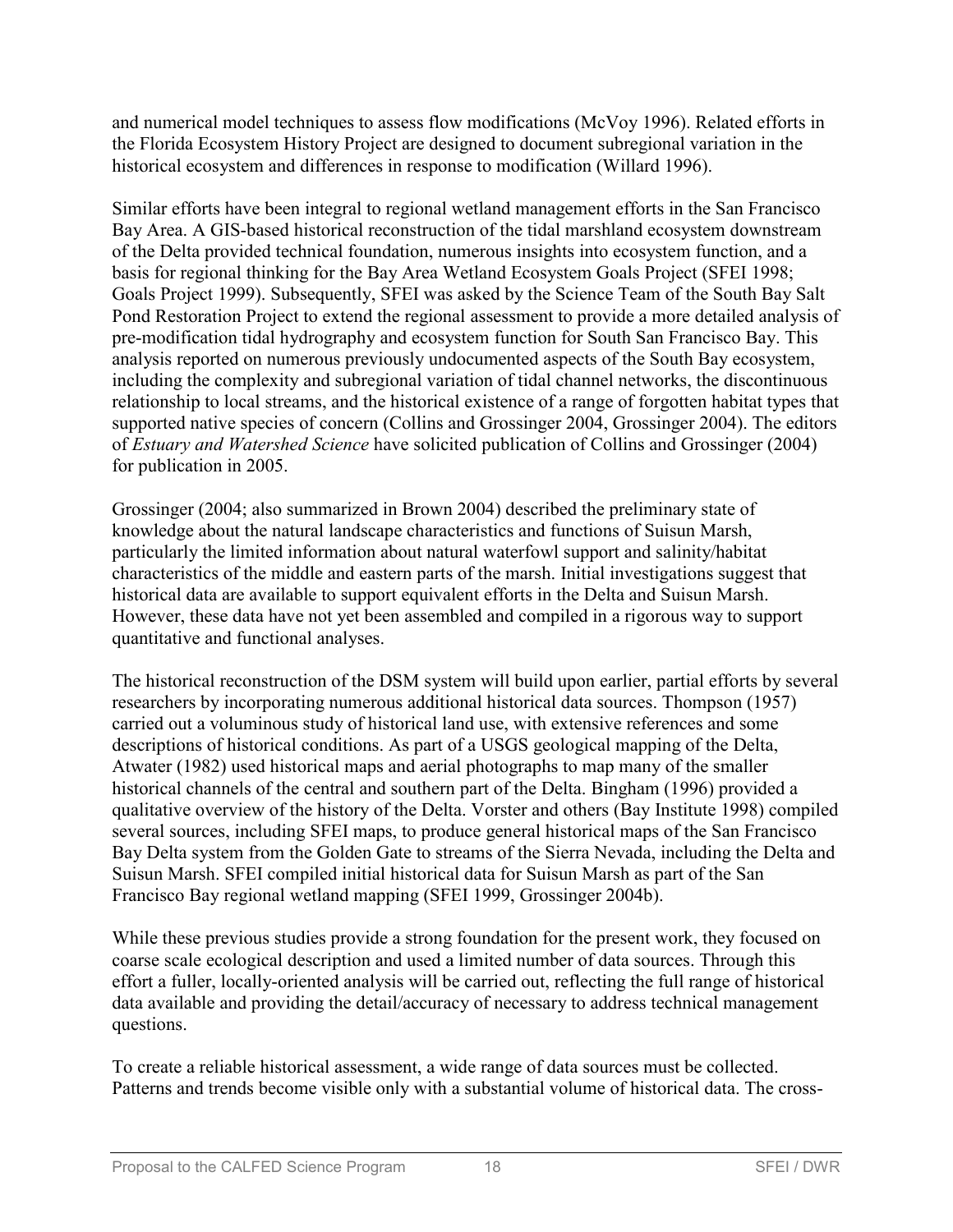referencing of documents of different type and origin also provides the most objective way to determine the accuracy of historical data. SFEI will use existing relationships developed over the past 10 years with most of the key archives pertaining to the San Francisco Bay-Delta to create a robust data set, including the Bancroft Library, the California State Library, California State Lands Commission, National Ocean Survey, National Archives Records Administration, and many others.

For plan form information about presettlement DSM geometry, historical USGS quadrangles (early 1900s), Tide Lands Commission maps (circa 1870), Debris Commission maps, city and county surveys, and "ghost images" in early aerial photography will be consulted. Navigation maps and hydrographic surveys will be collected for channel depths and cross-sectional information. Numerous additional sources will be obtained for valuable descriptive information that can be associated with specific locations and extended more broadly. Some examples are shown in Figure 4.



 $B$  **C**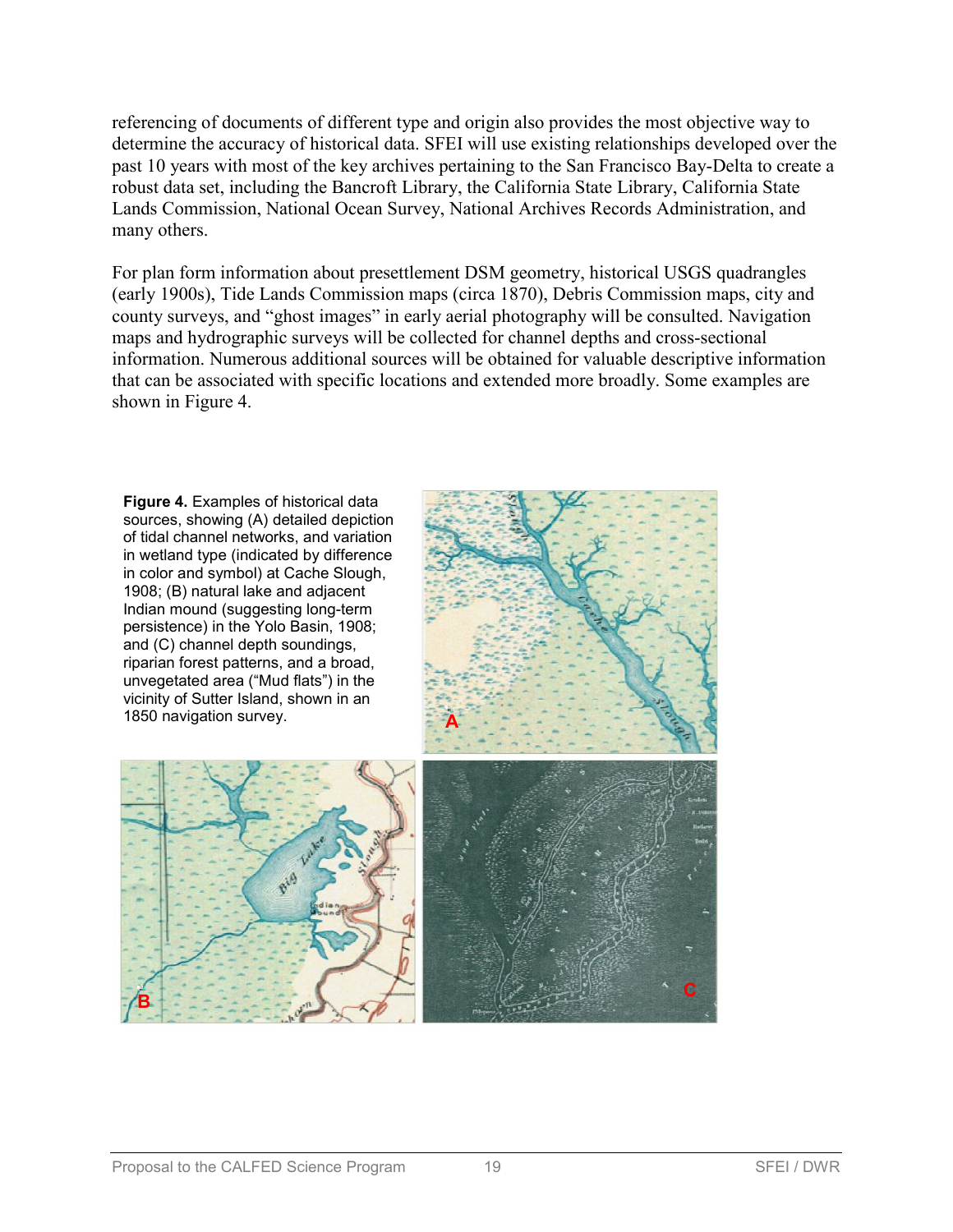An important source that is generally overlooked is the Spanish/Mexican era documentation associated with the land grant cases. A number of land grants are located along the outer Delta and should provide specific legal testimony about early features as part of efforts to establish land boundaries. This information will be particularly useful for questions about the tidal marshupland ecotone.

Historical data will be converted into accurate geographic data sets and associated attribute files using established techniques for georectification and synthesis (Grossinger 2001). Selected historical maps and aerial imagery will be georectified to a high degree of precision using ArcGIS and ERDAS software packages. A recognized leader in historical mapping, SFEI recently converted a set of 1850s era Coast Survey maps for the South Bay into modern coordinates with correspondence <15m in most places (Grossinger et al. 2004).

Data synthesis will involve interpreting historical cartographic, visual, and textual representations into modern wetland and geomorphic classification systems. SFEI has carried out similar work in the San Francisco Bay and is currently leading the National Wetlands Inventory for the region. The habitat type classification system will be developed in concert with the TAG. As in other advanced historical reconstruction efforts, mapped features will be coded on a feature-by-feature basis for certainty level (Table 2) and source information (Grossinger 2001). This critical step allows other researchers to assess the accuracy and origin of features of interest in future research efforts.

|                   | <b>Interpretation</b> | <b>Size/Shape</b> | Geo-<br>rectification |
|-------------------|-----------------------|-------------------|-----------------------|
| <b>High</b>       | "Definite"            | $+/- 10%$         | Within 100<br>feet    |
| <b>Medium</b>     | "Probable"            | $+/- 50%$         | Within 500 feet       |
| Low<br>"Possible" |                       | Defined by case   | Within 2000 feet      |

|           |  |  | Table 2. Typical Certainty Levels for GIS-based Historical Landscape Reconstruction (after Grossinger |  |
|-----------|--|--|-------------------------------------------------------------------------------------------------------|--|
| $2001$ ). |  |  |                                                                                                       |  |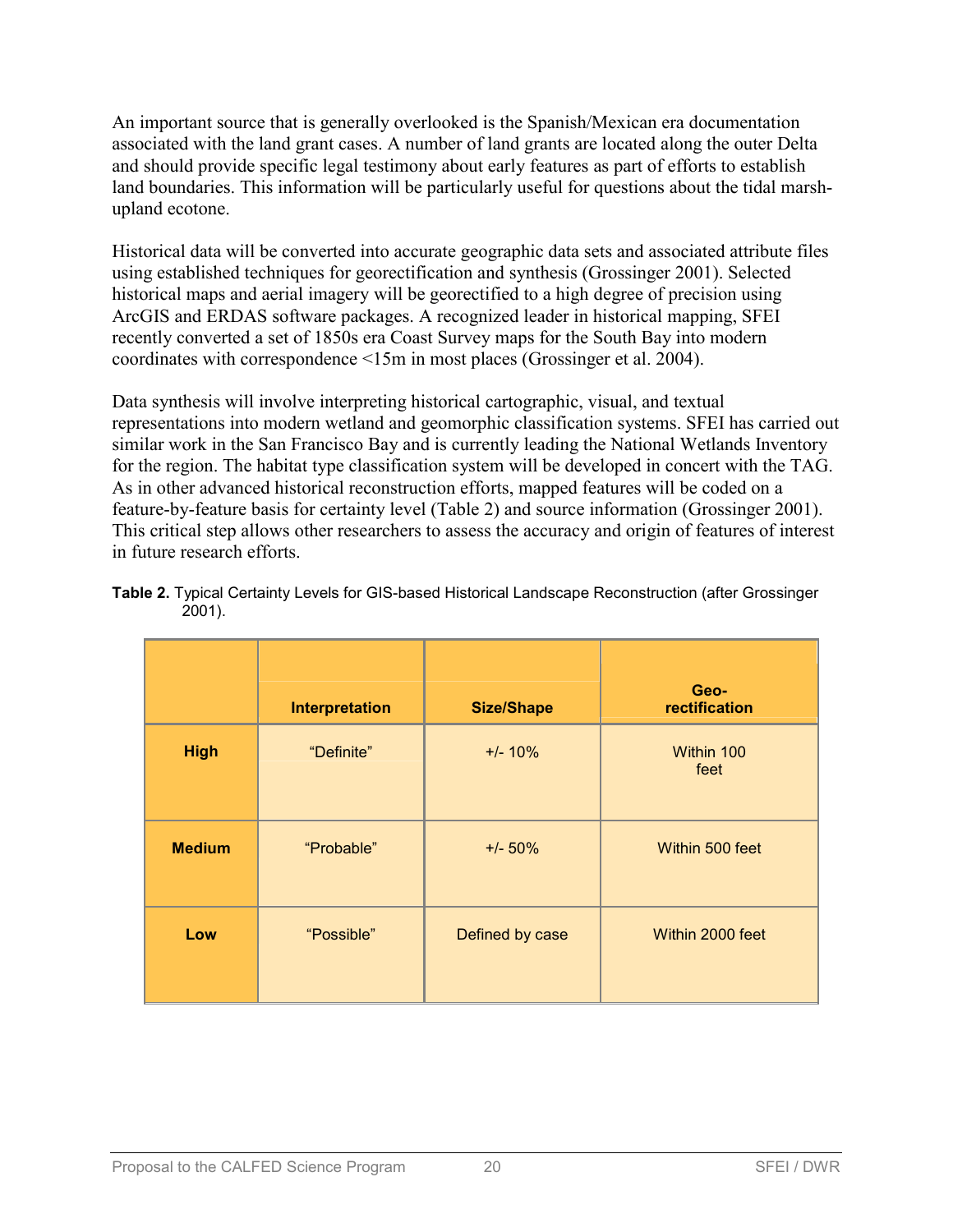Based upon the results of GIS development, a range of landscape ecological metrics will be calculated for the historical landscape. These will include relative abundance, subregional variation in habitat distribution, habitat associations or "complexes", and other standard measures (Table 3). A significant measure of overall system function may be the calculation of amount of shoreline, or "edge" (Collins et. al 2004).

| Table 3. Some of the expected habitat characteristics of the pre-settlement landscape and likely historical |  |
|-------------------------------------------------------------------------------------------------------------|--|
| source data, based upon previous research.                                                                  |  |

| <b>Habitat Characteristic</b>                                                 | Source materials                                                                                                     |
|-------------------------------------------------------------------------------|----------------------------------------------------------------------------------------------------------------------|
| Channel density, channel width/number vs.<br>distance upstream                | USGS, US Coast Survey, early aerials                                                                                 |
| Channel depth, cross-section                                                  | Hydrographic surveys, Army Corps, narrative<br>descriptions                                                          |
| Tidal marsh-upland ecotone                                                    | Spanish land grant case materials, landscape<br>painting/photography, ranching/agricultural history,<br>soil surveys |
| Tidal marsh ponds, pond size, pond depth                                      | USGS, US Coast Survey, hunting descriptions,<br>indigenous information                                               |
| Riparian forest extent and width, location/size of<br>sausals (willow groves) | Spanish maps, Gold Rush era maps, travelers<br>descriptions                                                          |

On the Suisun and Contra Costa shorelines, where larger or fringing tidal marshes still exist, changes in shoreline position will be analyzed at 20 to 40 year intervals, between 1866 and 2005, using a combination of historical maps and aerial photography, with special attention to tide levels and datums. These analyses will represent the first time most of these variables have been measured for the DSM system. All analyses will be reported with assessments of certainty level.

### Deliverables

- 1. **Annotated bibliographic database.** Database will catalog historical reference materials of use to DSM environmental research (Endnote and/or other standard database format).
- 2. **Technical memorandum** describing historical data acquired, technical topics addressed by the data, and data gaps.
- 3. **GIS documenting pre-Euro-American settlement conditions in the DSM.** GIS coverages, associated attribute tables, georectified imagery in standard ESRI ArcMap Shapefile and geo-tiff formats, with standard metadata.

### **Project Element 2: Hydrodynamics and Transport Modeling**

We will describe the essential physical attributes of the pre-settlement DSM and submit this data to an advanced finite element estuary model to develop metrics of hydrodynamics and transport habitat for the pre-settlement estuarine plan form and bathymetry. These physical habitat metrics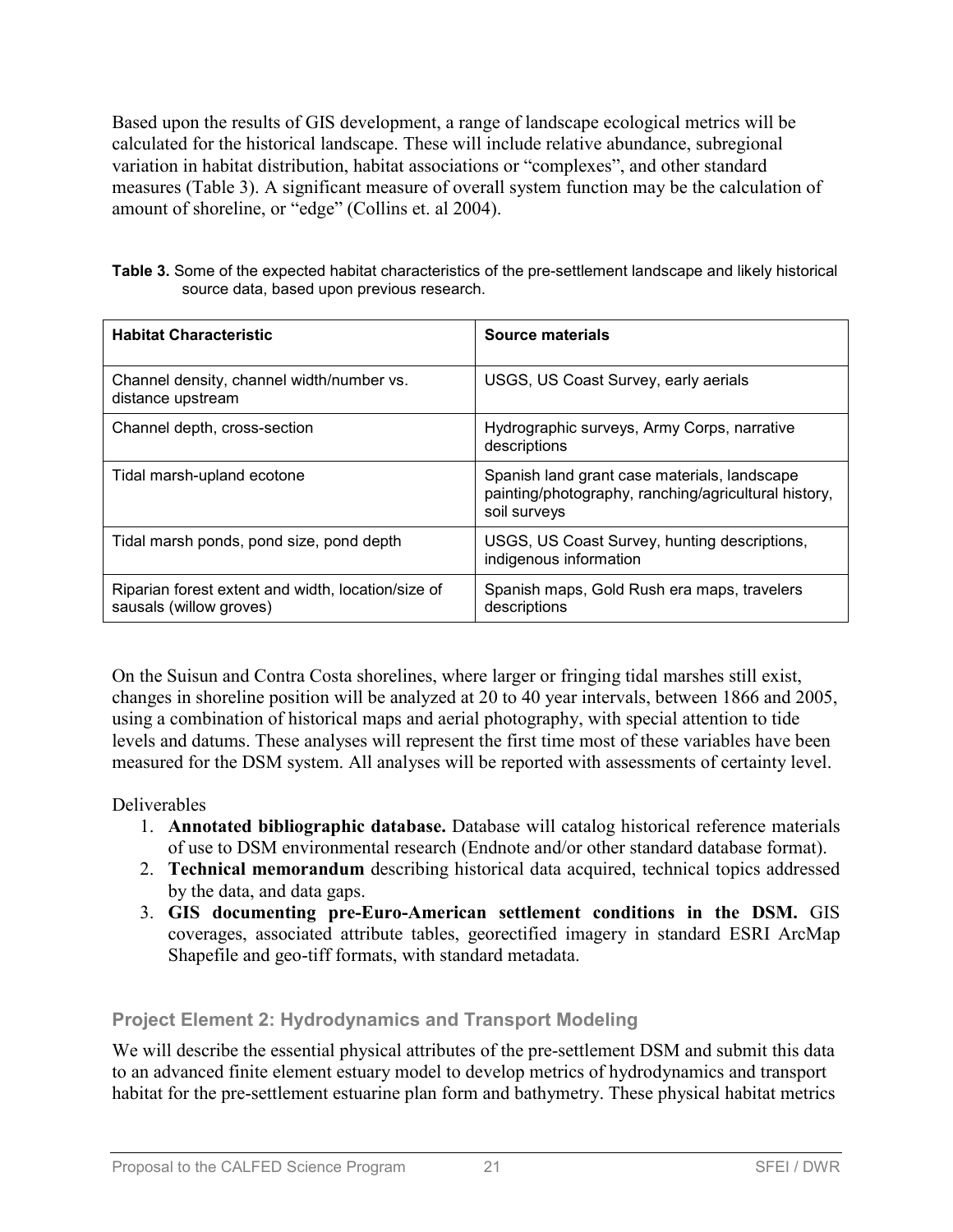will integrate a variety of spatial and temporal dimensions amenable to geographic quantification and display. We will compare the derived physical habitat metrics to the same metric suite observed in the modern DSM plan form. We suggest that the differences in physical habitat metric expression between the modern and historical plan forms are candidate performance measures for ecosystem restoration initiatives in the DSM.

We propose to leverage a mature numerical modeling system that has been extensively tested and applied in the San Francisco Estuary. The RMA 2/11 finite element model is a full-featured hydrodynamics/water quality modeling system of the full Bay-Delta estuary. It is (and continues to be) calibrated and validated against all available historical velocity/flow and salinity data (for example, CALFED 2001). Preliminary investigations into the changes in plan form and crosssection of the Delta and Suisun Marsh have been undertaken by Chris Enright, using the RMA 2/11 hydrodynamics/water quality model and preliminary historical data. The model is capable of solving the shallow water and advection-dispersion equations in one, two, or three dimensions.

The RMA 2/11 models include the following essential features: 1) They are calibrated and verified on a grid that includes the full Bay-Delta Estuary with downstream boundary at the Golden Gate, and upstream flow boundaries at the limit of tidal propagation (approximately Sacramento, Vernalis and other eastern Delta rivers.); 2) Modules for bed and suspended sediment transport estimation are included; 3) The model allows a moving "wetting and drying" boundary for inter-tidal areas; 4) All computational points, both inputs and output, have geographical reference; 5) The model facilitates process analysis with tools for signal processing, Eulerian and Lagrangian tidal excursion, wave characteristics, tidal datum, and tidally averaged current and transport. Static and animation displays are seamlessly integrated because they are essential for comparative transport process understanding.

However, recent analyses using the RMA 2/11 models have been limited by the lack of a reliable historical data set. Using the data from the presettlement reconstruction, we will model the effects of reductions in channel extent, density and position; changes in channel depth; and the series of human-made channel cuts, shipping channels, and subsided open water areas. By isolating the effects of these different physical modifications to the system (produced during different eras for different purposes and with varying present-day value), we expect to be able to identify potential future scenarios for managing Delta geometry to maximize ecological and water quality benefits.

*Model applications for process analysis.* The RMA 2/11 model has extensive output postprocessing capability designed to support transport mechanism and comparative analysis. The Project team expects to work collaboratively through regular meetings on landscape process science. To support and elucidate emerging hypotheses, we will prepare simulations of presettlement and modern Delta and Marsh plan forms with identical boundary conditions (river and creek flows, Golden Gate tide, and facilities operations). We will provide the team with executable animations of predicted tidal and residual velocity and salinity fields along with spatial maps and animations of the tidal datum, wave progressivity, tidal excursion, and unit and cross-section salinity fluxes. In conjunction with *in situ* data, these products encapsulate complex hydrodynamics and transport processes and support mechanistic analysis among the PI's.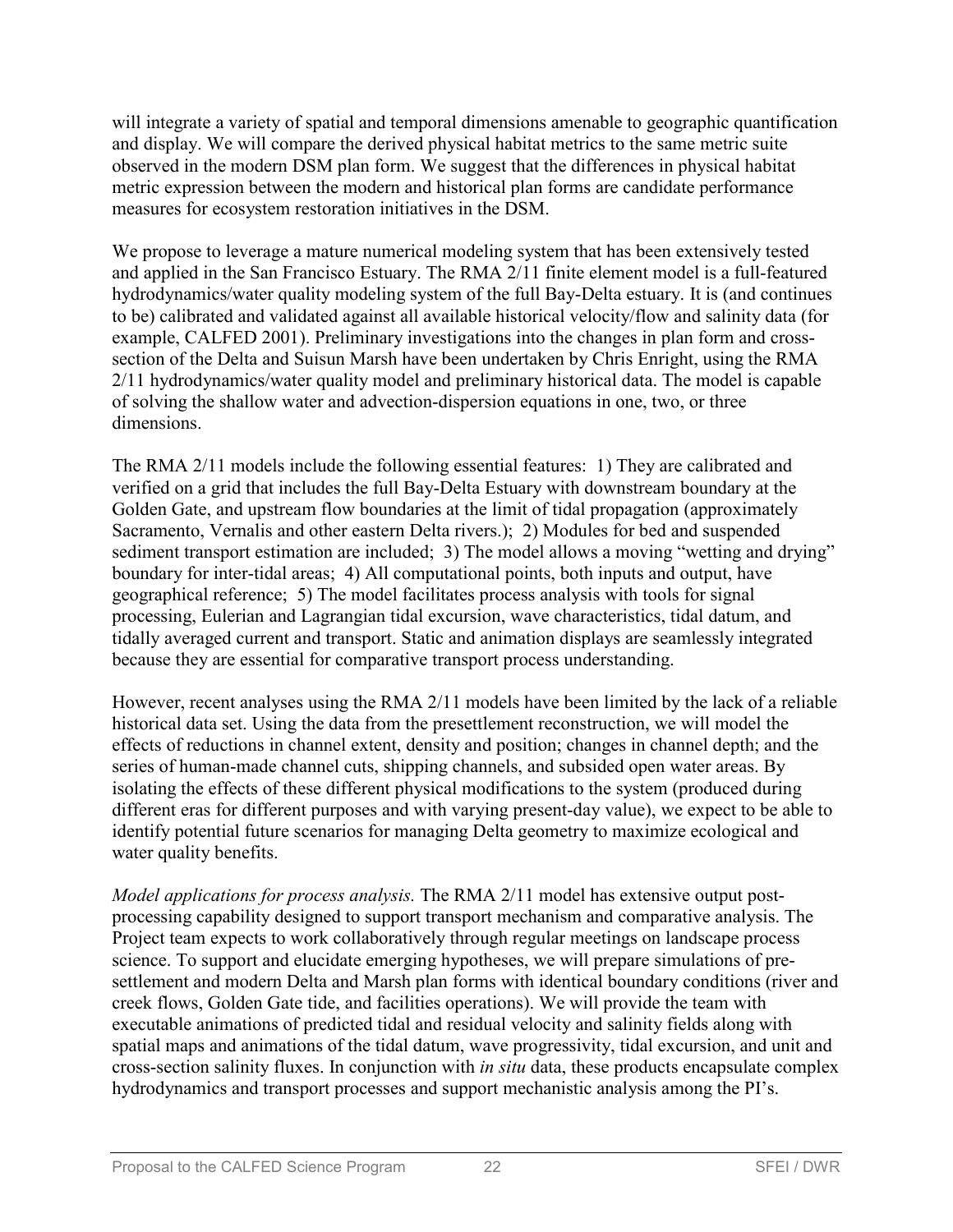*Model advancement*. This project will contribute significant advancement of the RMA 2/11 model, currently a critical tool for hydrodynamic analysis of the Bay-Delta system, by increasing its ability to represent the complex tidal marsh features characterizing both the historical landscape and the presumptive results of current and proposed restoration projects. Model validation for the historical data set will significantly improve the modeling of tidal channel networks, nontidal channels, and other natural hydrographic features, which will be useful for many other efforts. The comparative past/present application of the model is likely to initiate greater use of comparative, scenario-testing efforts in the future.

*Physical habitat metrics.* We propose to use the RMA 2/11 model to compare the modern and pre-settlement Delta and Marsh by developing several metrics of physical aquatic habitat.

- 1. Residence time. We will use Lagrangian particle tracking to and numerical tracers to map water residence time in the pre and modern systems. Residence time is a fundamental physical index because it is correlated with temperature, dissolved oxygen, and primary productivity, as well as providing physical refugia for less motile invertebrates and small or early life-stage fish.
- 2. Wave progressivity. Correlation between tide height and tidal currents indicate the wave progressivity. Currents and stage height are less correlated in sloughs and more in channels. Slough-channel connections are locations where tidal trapping occurs. We will map the spatial extent of wave progression gradients as a metric of tidal trapping tendency.
- 3. Salinity gradients. Tidal trapping in tends to "trap" ebb tide water at the head of sloughs while slough mouths tend to track mean channel salinity. Sloughs can thus provide relatively larger salinity gradients over shorter distance than channels. We will generate a metric of salinity gradient "compression" to characterize local salinity variability.
- 4. Hydraulic convergence zones. Looped channel networks offer alternative pathways for tide propagation to the same location (Collins et al. 1987). Regions where tides converge exhibit low and chaotic velocity signals. They are loci for sediment and perhaps contaminant concentration. There approximate location can be identified as narrow reaches of looped channels in plan view (Collins et al. 1987, Collins and Grossinger 2004). We will develop a metric of current velocity to describe the occurrence of tidal convergence zones in hydraulic terms.
- 5. Tidal excursion/bifurcation index. The relation of tidal water excursion in channels to the characteristic distance between channel bifurcations (i.e., the average length of channels of each order) controls exchange between distributary channels within the channel network.
- 6. Tidal pumping. Tidal pumping is a residual current transport mechanism caused by tidal current asymmetry.
- 7. Flood- and ebb-domination. The dominant flow direction within channels can control the net direction of sediment transport within tidal marsh channels. We will test meander asymmetry (Rinaldo et. al 1999) as an indicator of dominant flow direction.
- 8. Flux decomposition. *Fluxes* are Eulerian metrics that integrate scalar transport in time. Flux measurements reveal not only how much mass crosses geographical boundaries, but they can also elucidate transport mechanisms. High frequency data collected *in situ* will be processed using digital filters and timescale correlations between flow and scalar concentration to determine the contribution to flux from advection and dispersion processes.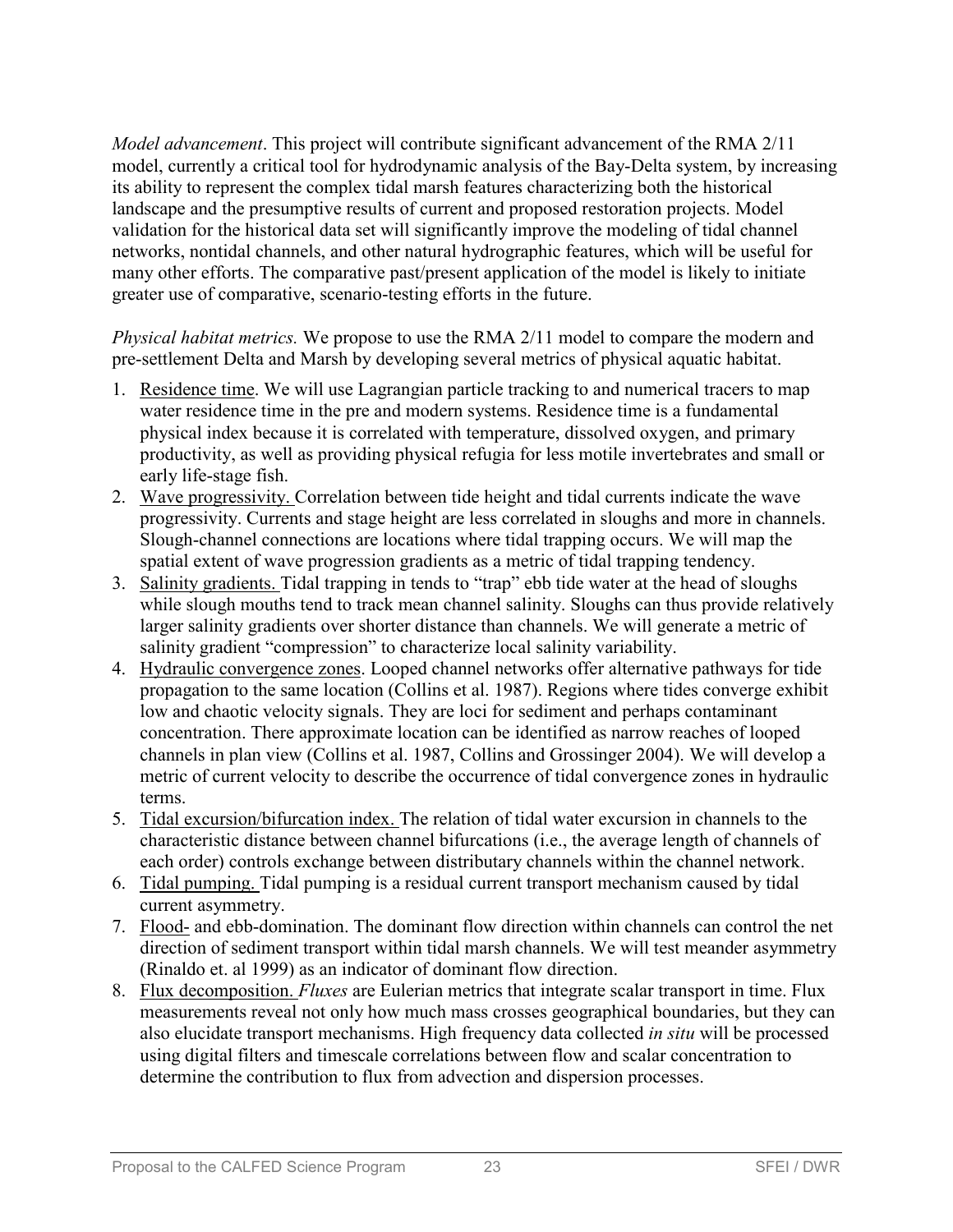### *Deliverables.*

In addition to collaborative modeling to elucidate emerging hypotheses among the project team, several stand-alone modeling tasks will be completed:

- 1. **Model Validation Report.** Report documenting the validation/calibration of the RMA model to field velocity and stage data.
- 2. **GIS Analyses.** GIS based metrics maps that quantify the spatial and temporal differences between physical habitat metrics in the pre-settlement and modern Delta/Suisun Marsh. This includes wet and dry hydrology maps of residence time, wave progressivity, hydraulic convergences, tidal excursion/bifurcation, flux decomposition components (advective and dispersive transport), salinity gradients, and a suite of landscape ecology metrics.

### **Project Element 3: Landscape Linkages to Biogeomorphology**

In this component of the project, the new findings about the characteristics and distribution of pre-settlement habitats will be analyzed from a geomorphic and ecological perspective. The biogeomorphic processes, as influenced by salinity and tidal prism, create and sustain a mosaic of habitats for native and introduced plants and animals throughout the estuary. We expect that discoveries will be made about the historical extent of habitats, the number of habitat types, and the complexity of habitat mosaics at various scales ranging from restoration projects and tidal Delta islands to the DSM system as a whole. The habitat preferences for many key species are well known and are documented through the primary literature and major conservation plans (e.g., USFWS 1992, Goals Project 2000, Moyle 2002).

To describe the likely ecological functions of the historical DSM, information will need to be extrapolated from the modern mosaic that has been studied to the historical mosaic that represents restoration potentials. We intend to translate the matrix of historical major habitat types into expected support functions for key species of plants and animals, based on best professional judgment. To achieve this, we will work through our TAG to access wildlife experts who can annotate the matrix and supporting maps. The product will be a GIS coverage of expected ecological support functions of each major habitat of the historical DSM ecosystem, with spatial variations as warranted by expert advice. In other regions (Goals Project 1999), this has been a successful method of synthesizing biogeomorphic analyses and historical ecology into a picture of potential ecosystem support that can be readily understood by resource managers, serve as a reference against which future habitat matrices can be compared, and easily revised based on new information.

### *Deliverables*

- 1. **Two technical memoranda** with preliminary interpretation results, timed for Technical Advisory Group meetings**.**
- 2. **A GIS coverage** of historical habitat types with their expected ecological functions for selected species.

## *C. TECHNICAL ADVISORY GROUP*

The project will rely on a specially assembled, interdisciplinary Technical Advisory Group (TAG). The TAG will serve two purposes: (1) to advise the project team on specific technical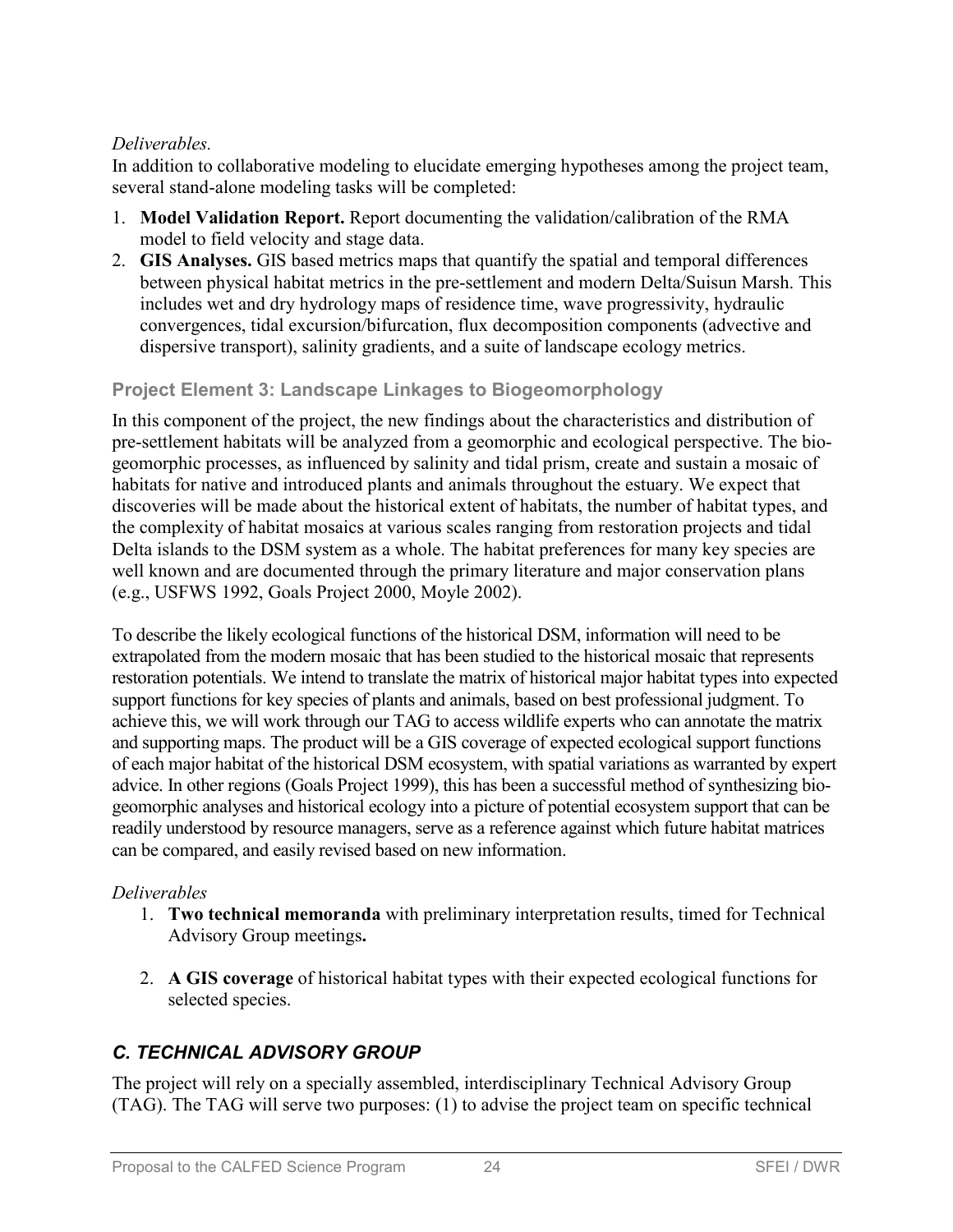issues, and (2) to connect and integrate the project with appropriate related efforts within the CALFED and broader scientific community. Given the interdisciplinary scope of research, experts from a diverse range of fields have been, or will be, recruited. The TAG will consist of scientists and resource managers specializing in Delta and Suisun Marsh ecology, geomorphology, hydrology, sediment transport, land use history, conservation, restoration, and water project operations.

TAG members will receive quarterly project updates and meet with project team members once a year to discuss and refine the project work plan (year 1 and 2) and analysis and interpretation of project results (year 2 and 3). With their breadth of knowledge about Delta and Suisun Marsh research, management, and history, TAG members will ensure that this project meets its goals of delivering high-quality and timely information that will answer current management questions and provide the basis for a new, integrative ecological and ecosystem restoration framework for the Delta and Suisun Marsh. The TAG currently includes the following technical experts who have already agreed to contribute; additional members will be contacted upon project initiation.

### **Initial Technical Advisory Group Members**

Brenda J. Grewell, Ph.D., USDA *Wetland Plant Ecology* Professor Matt Kondolf, UC Berkeley *Fluvial Geomorphology* Professor Peter Moyle, UC Davis *Ecology, Fisheries Biology* Peter Vorster, The Bay Institute *Hydrology, Bay-Delta History*

#### *Deliverables*

Technical advisory committee meeting summaries

## *D. ANALYSIS AND REPORTING*

Project results will be summarized and presented in several forms. The technical products of the historical landscape reconstruction and model validation will be presented as new tools for estuary science, made available to other researchers through the project web site. Results of the interdisciplinary analysis, including the contributions of the TAG, will be presented as technical findings with management implications, in the scientific literature. Broader public access will be provided through general-audience historical images, map products, and project information on the web site. We will also propose a special session at the CALFED Science Conference to present the interdisciplinary results of the project.

### *Deliverables*

- 1. **Technical Reporting.** The summary report will present project methods, findings, and implications, in the form of coordinated journal submissions to peer reviewed technical publications in the appropriate fields, including *Estuary and Watershed Science.*
- 2. **Local Presentation of Findings.** Submissions to IEP newsletter and *CALFED* Science *Conference* presentation.
- 3. **Project Website.** SFEI will host a project website providing extensive access to project materials, including a project description, general-audience press release, selected historical imagery, and all project deliverables. GIS files will be available for download. Website design will be based on popular SFEI websites such as the South Bay Salt Pond Restoration Project site and the Bay Area Stream Fishes site*.*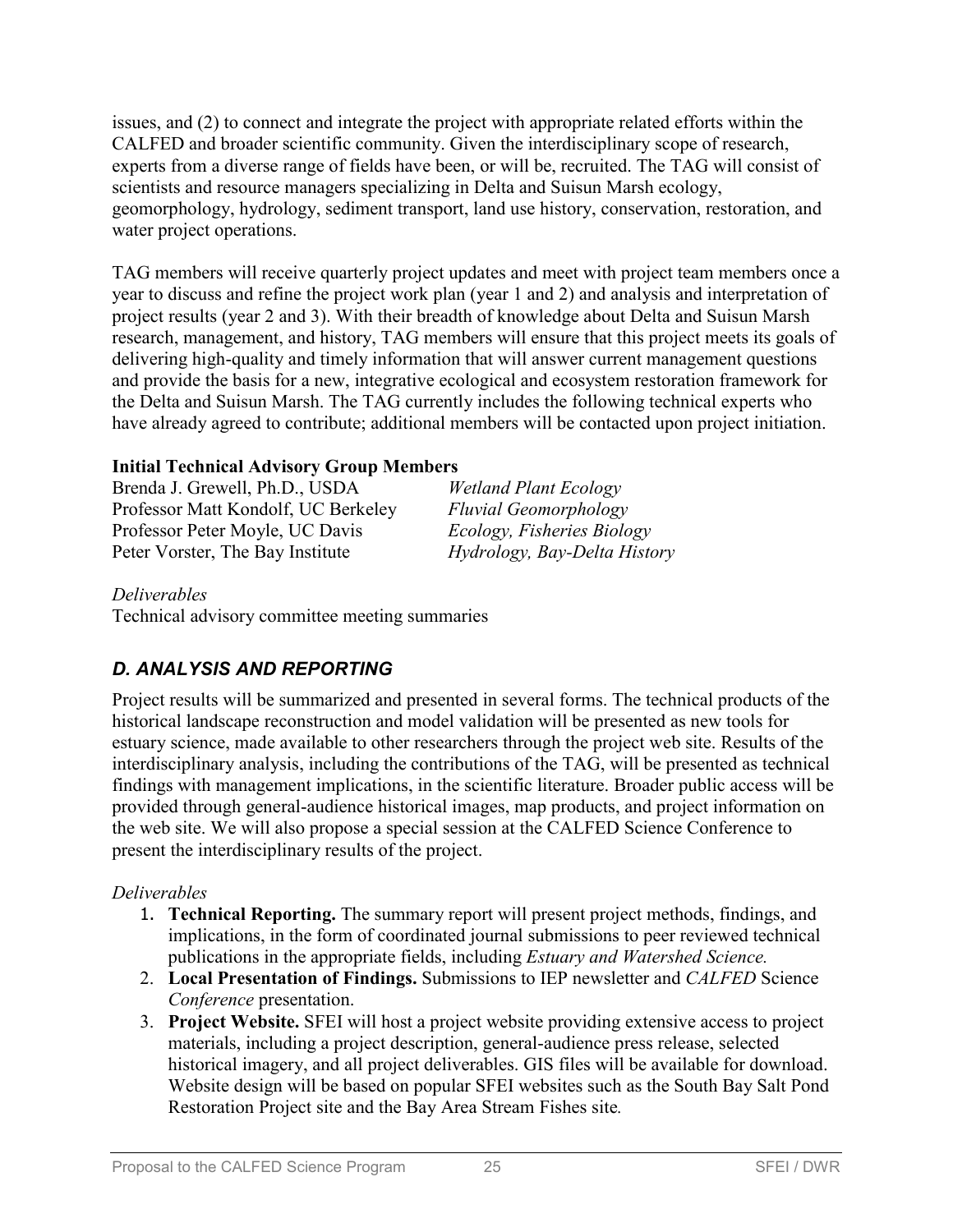# **IV. Priority Questions**

This section demonstrates in more detail how the goals of the project address current management issues.

## *A. WATER OPERATIONS AND KEY SPECIES*

There is a substantial and growing interest in addressing issues of water operations and their effects on key species in the Delta at the level of system processes (rather than solely the immediate localized effects of pumps and diversions), to ensure long-term population-level success. The Science Program has identified this issue as a central priority in the 2004 PSP. A number of relevant, exemplary questions have been presented in the PSP. This proposal will directly address many of those questions, albeit from a new, previously unexamined perspective, with applications at both the system-wide and local levels. Several examples are listed below.

#### *What are the population-level effects of large and small water diversions in the Delta and small diversions throughout the Bay-Delta system on salmonids and delta smelt at different life stages?*

Creating a robust, habitat-level picture of pre-modification conditions in the Delta will establish a functional understanding of the habitat types and mosaics that successfully supported populations of salmonids and delta smelt during recent centuries, with varying levels of water input. Currently, assessment of population level processes in these species is based on observations of their habitat use in a highly disturbed, fragmentary ecosystem. The study will establish a much better understanding of the actual habitat characteristics (tidal slough geometry, currents, salinity, vegetation) that supported different stages in the life history of key species. Secondly, in the modeling component we will be able to directly compare the effects of water diversions of different size and spatial arrangement on the pre-modification and current landscapes, indicating the sensitivity of the present-day regional habitat structure to water operations, and suggesting scenarios for improvement.

#### *What are the ecological benefits of the different uses of environmental water assets in streams, rivers, Suisun marsh, and the Delta?*

As this proposal hypothesizes, the physical geometry of channels, marshes, islands, and tidal marshes largely determines the fate, i.e. the spatial distribution and residence time, of freshwater provided to the system through streams and rivers. Modifications to the DSM geometry, whether by design (restoration of channel networks, removal of "cut-throughs") or by accident (channel erosion/aggradation, island flooding), may have a greater effect on determining the ecological benefits of delivered water than the actual water quantity or timing. It is therefore difficult to establish accurate ecological expectations for water inputs without the ability to compare different scenarios of DSM geometry and resulting habitat. This project will provide a knowledge base and set of practical GIS and modeling tools to assess the interrelated effects of landscape structure and water delivery/withdrawal on ecological resources.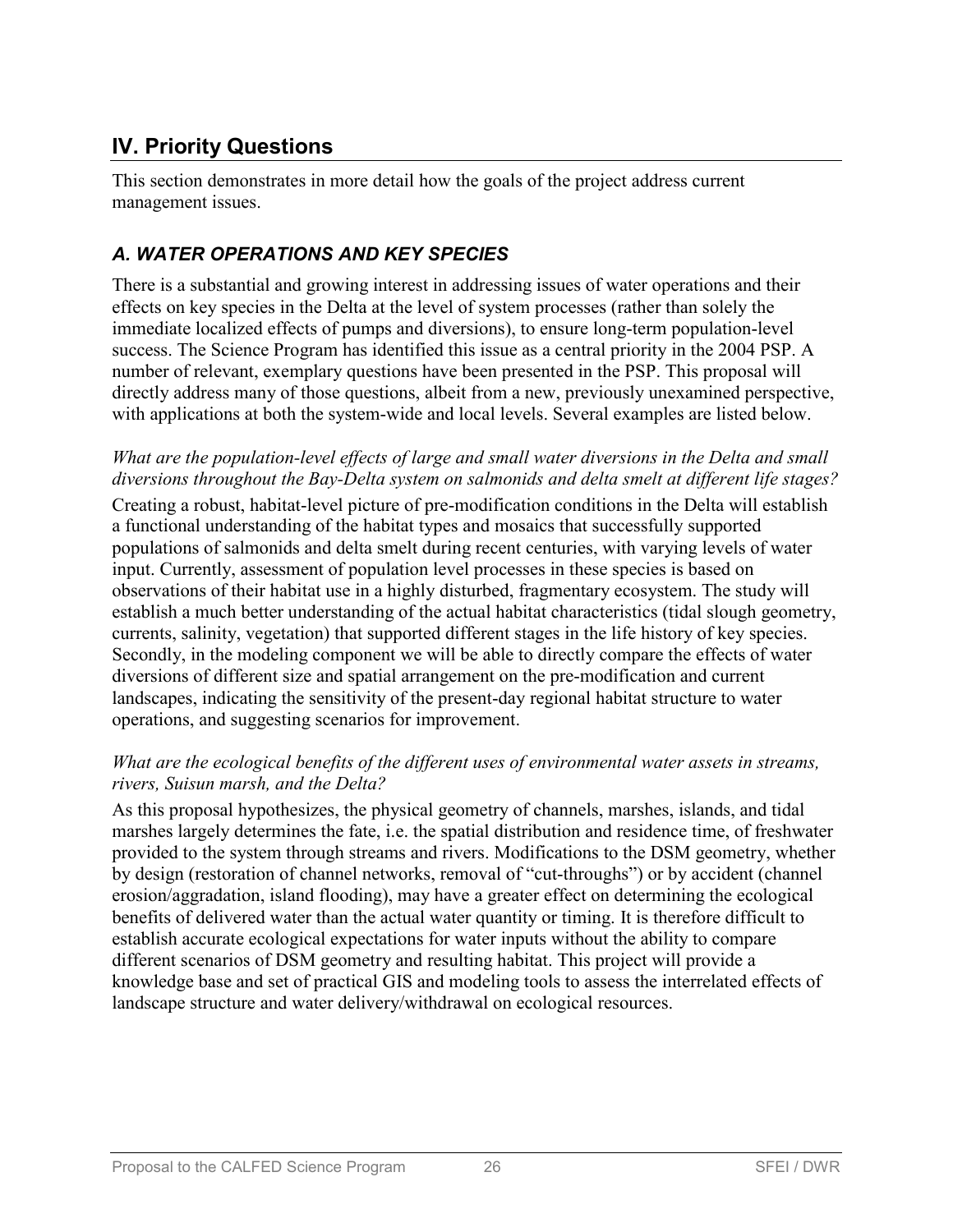#### *How do environmental processes and water operations combine to affect the distribution, fate, and population success of at-risk or other native species?*

This project will allow the science and management community to use the pre-modification landscape, which successfully supported these species in the recent past, as a demonstration system to evaluate the relative importance of landscape modifications and water operations on the distribution of key habitat conditions such as current, salinity, and vegetation. For example, we may find that a prevalence of dead-end sloughs in a particular part of the Delta may provide high-quality habitat that is less susceptible to the effects of diversions or invasive species. Using the historical pattern and modeling tools, we can test these scenarios.

#### *Why are Delta habitats and ecological processes beneficial for many species but not for others?*

The Delta has undergone major changes to its habitat structure. In response, substantial financial resources are being expended to recover some of its original species support functions. However, the scientific understanding of the original habitat structure and function is notably superficial, given the level of modification and social expenditure. It is highly likely that this project will identify a number of overlooked but significant ecological features and associated processes that characterized the Delta and supported key species. As in SFEI's San Francisco Bay studies downstream, we expect to discover "forgotten habitat types" (Grossinger 2001), many of which may be substantially recoverable.

#### *Help improve existing approaches or develop new ones for substantiating cause-and-effect relationships between multiple CALFED actions and specific program goals. Improve predictions of the performance of combinations of CALFED actions.*

This project will create an integrating spatial and temporal framework linking habitat structure, human modification, and system evolution at the landscape level. This information will provide a much stronger basis for identifying the causes of current problems and setting appropriate goals and performance measures (Hood and Hinton 2002). The expanded modeling tools, comparing "natural" and current conditions, will improve predictive abilities for CALFED actions, in particular for the interrelated effects of landscape modification and water operations.

#### *What are the implications of forecasted changes in precipitation, the hydrologic cycle, and water temperature for Delta habitats, ecological processes, and important management factors (such as salt concentrations and flux and key species abundance and distribution)?*

First, one of the premises of this project is that modeling the hydrodynamics of the presettlement landscape is likely to identify achievable landscape modifications (such as the reestablishment of complex tidal slough networks at less subsided sites, and the potential strategic removal of channel connections) that may reduce the effects of sea level rise/precipitation change on Delta salinity. Secondly, understanding the geographic variation of habitat conditions within the Delta under natural, but spatially variable, conditions may provide a model for response to anticipated climatic changes. With decreasing summer water supplies, the pre-modification South Delta, which was supplied by the drier San Joaquin River system, may be illustrative of future conditions that will characterize much broader portions of the Delta, even with restoration. Understanding the historical template of spatial variation will help the science and management community to distinguish natural, restored conditions from anthropogenic effects.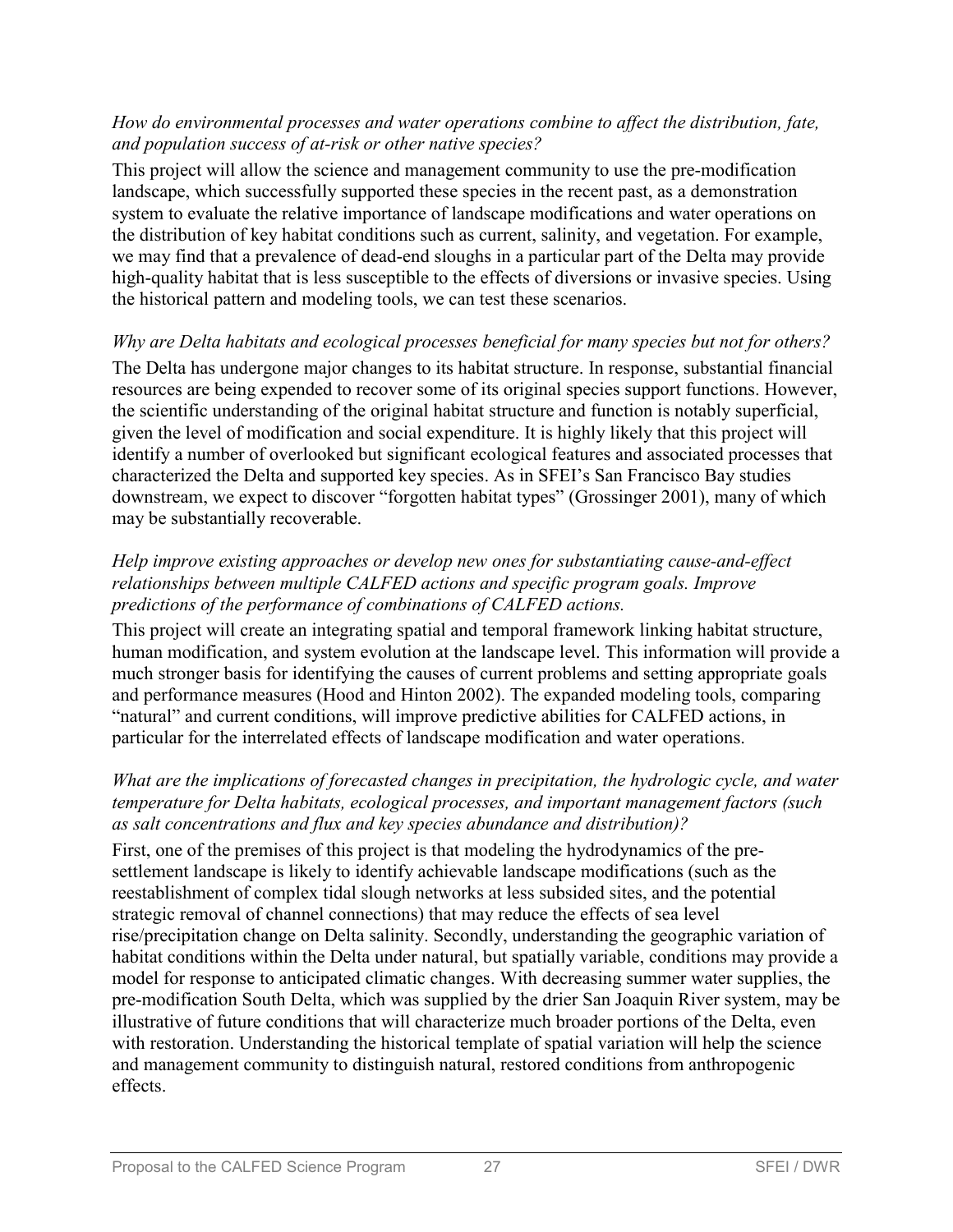## *B. HABITAT DESIGN*

As larger scale efforts to restore habitat have been initiated in recent years, more specific information about appropriate target habitat characteristics has been needed. The following questions have been fielded by the Historical Ecology Program at SFEI in the past year from practitioners in restoration and management of the DSM and will be addressed through the project.

- How were habitat elements such as channel side riparian habitat, stand-alone willow groves (sausals), and other poorly documented but ecologically significant features distributed within Suisun Marsh, the Delta, and the transition to fluvial and upland habitats?
- To what extent were large, shallow marsh pannes, such as those found historically in western Suisun Marsh, prevalent in the Delta? Did habitats such as these, which provided high quality waterfowl support in Suisun, provide significant water bird habitat? Were there other types of pond morphology in the Delta, such as deeper features associated with the ends of channels?
- What was the extent, or density, of tidal marsh channel networks in the Delta? How did basic morphological characteristics vary with distance upstream, and north to south: channel density, channel number, channel width, channel sinuosity, radius of curvature, etc.
- @ What kinds of habitats were associated with the tidal marsh-upland edge? Which species support functions could benefit from their restoration?
- @ Which streams connected directly into tidal channels and conversely, which distributed flows and sediment onto the adjacent alluvial plain? How have these modifications affected transport characteristics and habitat?

# **V. Expression of Project Findings to Broader Public**

The process of identifying and acquiring historical data is inherently participatory. One of the benefits of this research approach is that numerous local residents, many of them with substantial and relevant expertise, will be contacted through libraries, historical societies, oral histories, and interviews. In our previous research in Suisun Marsh, for example, valuable information has been obtained from longtime local landowners, and the interactions have been mutually appreciated (Frost personal communication). If conducted with appropriate respect and credit, this exchange between local and scientific expertise is a particularly valuable public education component of historical research (Grossinger 2001).

To express the project results to a broader community, if this proposal is funded we expect to develop an additional interpretive and educational component. SFEI has existing relationships with a number of local foundations that have supported the translation our historical ecology research into diverse media for general audiences. The highly visual and intriguing aspect of historical ecology/landscape change can be a very effective way of engaging the public in the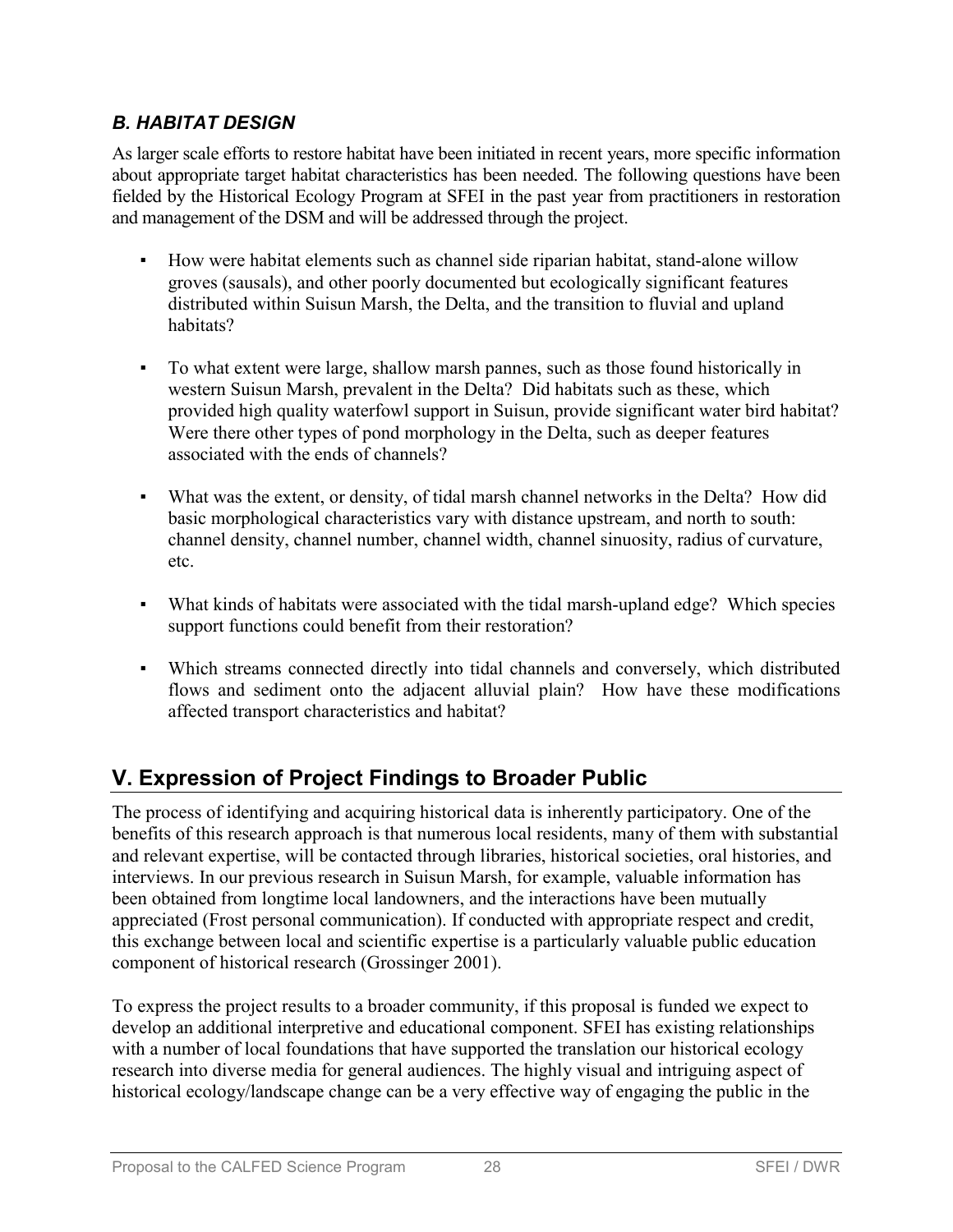scientific process of ecosystem management. Within this proposal we will produce and announce a public-friendly website with a wide range of compelling maps and images. Through collaborative efforts, we anticipate one or more exhibits or public events in association with libraries, historical societies, and other local groups, leveraging CALFED funding for broader community education and participation.

A recent example was the popular *BayBoards* campaign, which used donated commercial billboards and bus shelter posters to reveal the history of local wetlands and bayside habitats, based upon previous historical landscape analysis (Figure 5). These were seen by hundreds of thousands of residents, featured in exhibits at the Lawrence Hall of Science and San Francisco Public Library, and received extensive media coverage including the *San Francisco Chronicle, Oakland Tribune, Landscape Journal,* and others. The project was funded by the Creative Work Fund, supported by Haas Foundation and Columbia Foundation. Public exhibits and classroom materials similarly leveraging SFEI landscape research have also been supported by the Strong Foundation for Environmental Values and the Center for EcoLiteracy.



**Figure 5.** Albany Hill BayBoard, illustrating historical shoreline and modern remnants (SFEI, February 2004).

SFEI has also partnered successfully with *Bay Nature* magazine, most recently to present our South Bay historical analysis in the special issue on Salt Pond Restoration. The richly illustrated, six-page spread is a featured component of the Coastal Conservancy outreach efforts and has recently been reproduced in poster format as a series of exhibits for local libraries. The magazine has already expressed interest in a special section about the results of this project. We will also explore the development of a map/poster about the project for distribution to local schools and libraries through the Oakland Museum of California Map Series, which is currently producing a poster based upon SFEI's South Bay wetlands research.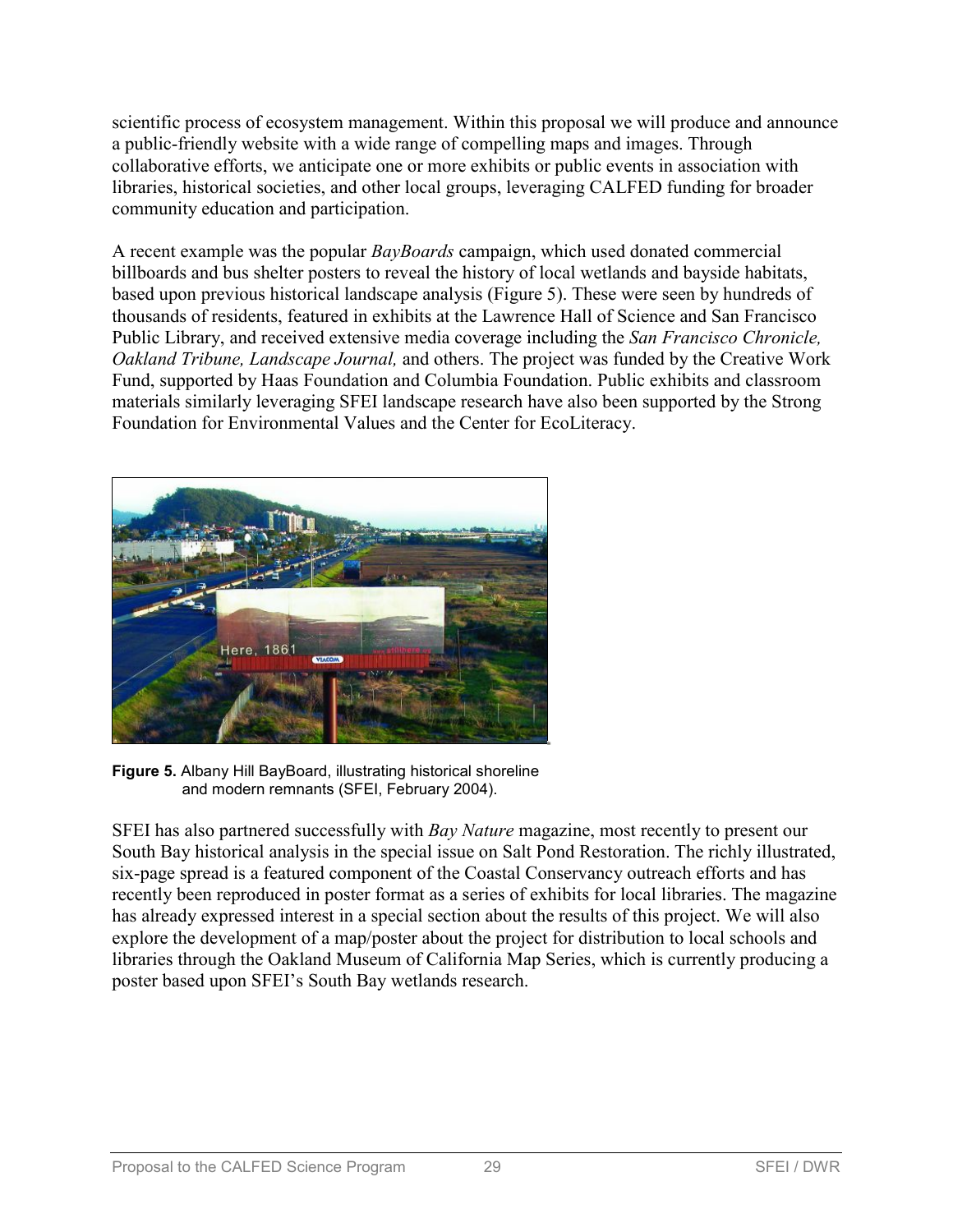# **VI. Collaborative Proposal Approach, Timing, and Feasibility**

While this project brings together several distinct research disciplines in new ways, it builds upon the strong collaborative abilities of the PI's. It also builds upon established research collaborations, demonstrated by previous jointly authored publications by team members (Table 4).

| Culberson (Wetlands Geomorphology) and Culberson et al. 2004b<br>Enright (Hydrodynamics) |  |                                                            |  |  |
|------------------------------------------------------------------------------------------|--|------------------------------------------------------------|--|--|
| (Wetlands Geomorphology)<br>Collins<br>Grossinger (Historical Ecology)                   |  | and   Collins and Grossinger 2004; Striplen et al.<br>2004 |  |  |
| Culberson (DWR) and Collins (SFEI)                                                       |  | Culberson et al. 2004a                                     |  |  |

**Table 4.** Recent collaborative publications by team members.

We feel this project team is well selected to generate new ideas and insights through collaborative research, while managing the challenges of institutional and professional collaboration. SFEI is well experienced in managing complex interdisciplinary and multiinstitution projects, carrying out such projects routinely as part of our mandate. SFEI has numerous existing collaborations with state agencies, including DWR. SFEI Contract Manager Lynne Curry has experience establishing subcontracting relationships with the State of California.

Project Manager Grossinger has extensive experience guiding joint project teams as Director of the inherently interdisciplinary Historical Ecology Program. He currently leads the Santa Clara Valley Historical Ecology Project (\$479,000 budget) , which involves three related projects and collaborations with Santa Clara University, Tetra Tech, and Philip Williams and Associates. Co-PI Josh Collins currently leads the San Francisco Bay component of the National Wetlands Inventory and California State Wetlands and Riparian Inventory, with USFWS and San Francisco State University, and a number of other research collaborations. Collins (Methyl Mercury Processes in Wetlands), Culberson (Sacramento Splittail), and Enright (Sacramento Splittail) are each investigators on current CALFED-sponsored projects.

The project team anticipates no significant hindrances to project timing and sequencing. Tools and methodologies for the historical reconstruction, GIS development, and hydrodynamic modeling have already been developed through previous projects and are ready for use. Additionally, the focus on archival data precludes delays associated with weather or season. SFEI's existing relationships with most major archives should minimize any potential delays in data acquisition. The use of certainty levels in the pre-settlement landscape reconstruction will allow us to identify areas of greater and lesser available information.

Figure 6 illustrates the mechanisms established to ensure consistent coordination and timely synthesis between SFEI, DWR, and the Technical Advisory Group. The 36 month schedule allows sufficient time for both the parallel and sequential components (Figure 7).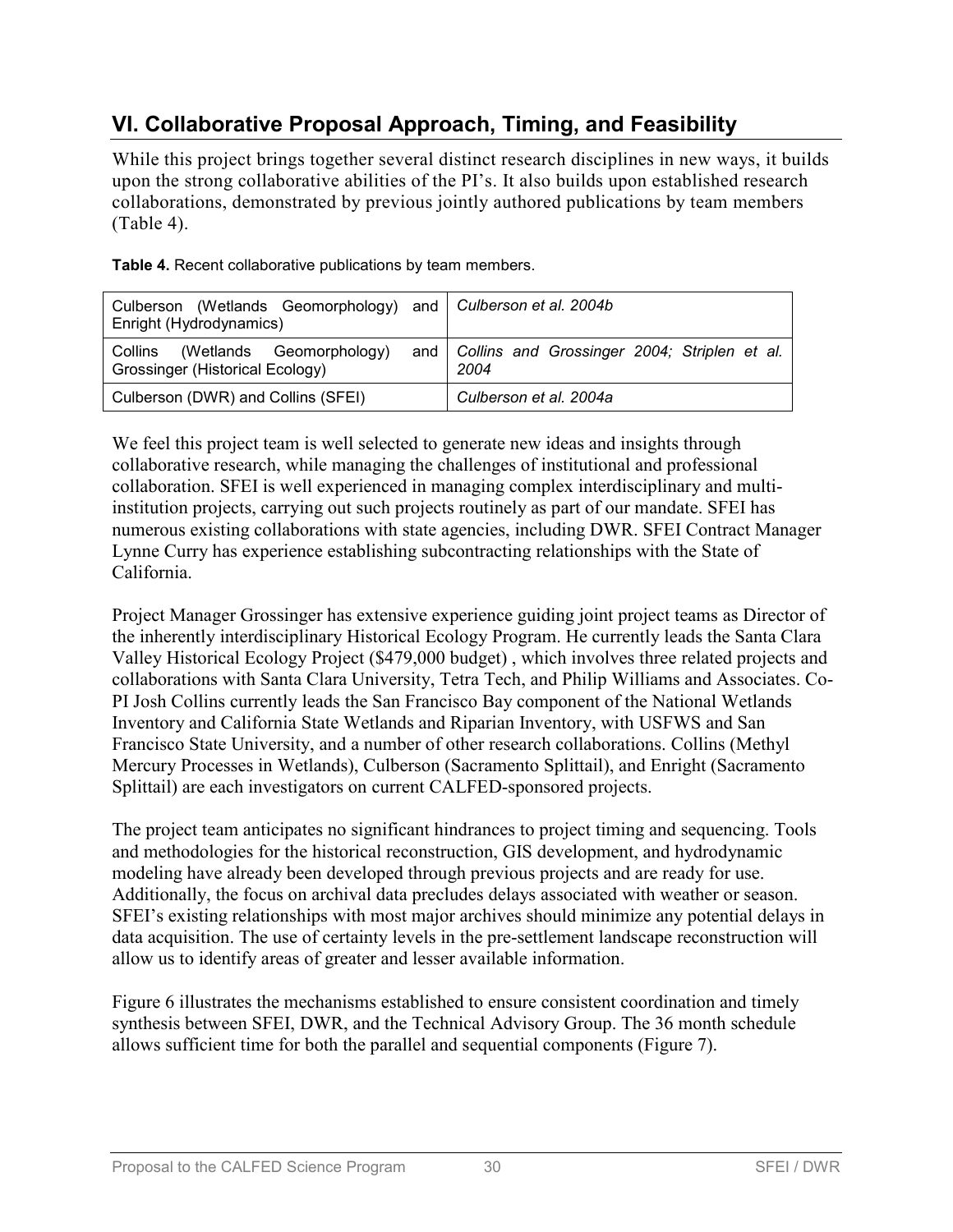

**Figure 6.** Team Linkages, Responsibilities, and Work Sequencing.



**Figure 7.** Overview of Project Timeline.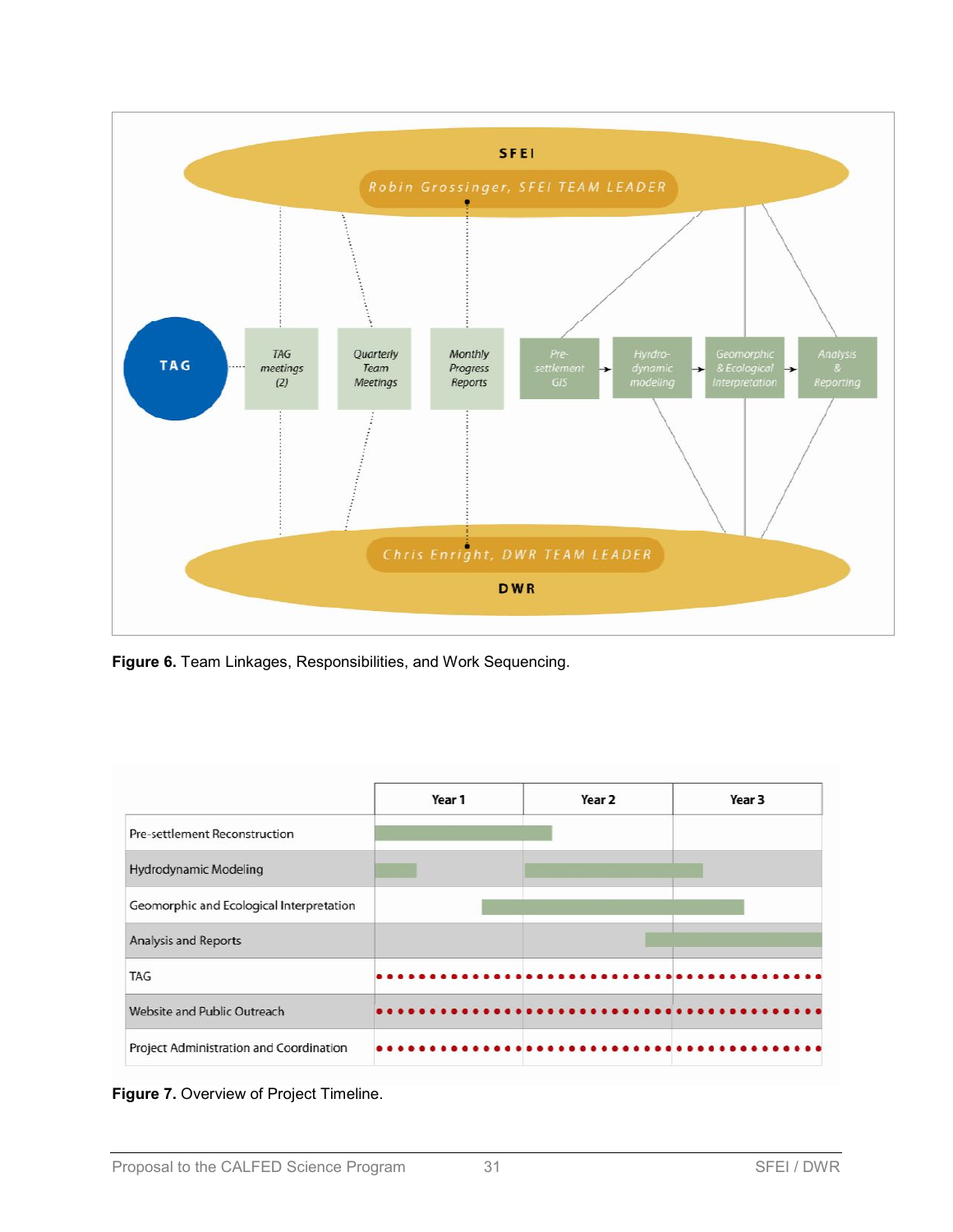### **VII. Literature Cited**

- Ahnert, F. 1960. Estuarine meanders in the Chesapeake Bay Area. *Geological Rev.* 1(3):390-401.
- Atwater, B.F., 1982. Geologic maps of the Sacramento-San Joaquin Delta, California. U.S. Geological Survey MF-1401, Menlo Park, CA.
- Atwater, B.F. and C.W. Hedel. 1976. Distribution of seed plants with respect to tide levels and water salinity in the natural tidal marshes of the northern San Francisco Bay estuary, California. Open File Report 76- 389, U.S. Geological Survey, Menlo Park CA.
- Atwater, B.F., S.G. Conrad, J.N. Dowden, C.W. Hedel, R.L. Macdonald, and W. Savage, 1979. History, Landforms, and vegetation of the estuary's tidal marshes. Pages 347-385 *in* T.J. Conomos, ed. San Francisco Bay – The urbanized estuary. American Association for the Advancement of Science, San Francisco, CA
- The Bay Institute, 1998. From the Sierra to the Sea; the ecological history of the San Francisco Bay-Delta watershed.
- Beeftink, W. G. and J. Rozema. 1988. The nature and functioning of salt marshes, in Pollution of the North Sea: An Assessment. W. Salomans et al. (eds). Springer-Verlag, NY.
- Bingham, N., 1996. Human management and development of the Sacramento-San Joaquin Delta: a historical perspective. Interagency Ecological Program for the Sacramento-San Joaquin Estuary Newsletter v. 8, no. 2.
- Brown, R.L., 2004. Summary of 2004 Workshop Making Science Work for Suisun Marsh. Prepared for the San Francisco Bay-Delta Science Consortium.
- Byrne, R., B.L. Ingram, S. Starratt, F. Malamud-Roam, J.N. Collins, and M.E. Conrad. 2001. Carbon-isotope, diatom, and pollen evidence for late Holocene salinity change in a brackish marsh in the San Francisco Estuary. Quaternary Research 55: 66-76.
- Callaway, J.C., R.D. DeLaune, and W.H. Patrick, Jr. 1996. Chernobyl 137 Cs used to estimate sediment rates at selected northern European coastal wetlands. *Limnol. Oceanogr.* 41(3):444-450.
- CALFED Bay-Delta Program, 2000. Suisun Marsh levee team investigation report- draft for July 24, 2000 public outreach workshop (chapters VI and VII).
- CALFED (California Bay-Delta Authority Science Program), 2004. Demystifying the Delta. Science in Action Publication. California Bay-Delta Authority, Sacramento, CA.
- Cappiella, K., C. Malzone, R. Smith, and B. Jaffe, 1999. Sedimentation and bathymetry changes in Suisun Bay: 1867-1990. U.S. Geological Survey, Open File Report 99-563.
- CDWR.1993. Sacramento San Joaquin Delta Atlas. California Department of Water Resources, Sacramento CA.
- Cissel, J., et al., 1998. A landscape plan based on historical fire regimes for a managed forest ecosystem: the Augusta Creek Study. U.S. Forest Service General Technical Report. PNW-GTR-422:1-82.
- Coates, R., M. Swanson and P. Williams. 1989. Hydrologic analysis for coastal wetland restoration. *Environ. Manage.* 13(6):715-727.
- Collins, B.D, D.R. Montgomery, and A.J. Sheikh, 2002. Reconstructing the Historical Riverine Landscape of the Puget Lowland. Chapter 4 in: D.R. Montgomery, S.M. Bolton, D.B. Booth, and L. Wall (eds.) Restoration of Puget Sound Rivers. University of Washington Press, Seattle, WA. p. 79-128.
- Collins, J.N. and B.K. Orr. 1988. Guidelines for tidal marsh mosquito control. Contra Costa Mosquito Abatement District, Contra Costa CA.
- Collins, J.N. and R.M. Grossinger, 2004. Synthesis of scientific knowledge concerning estuarine landscapes and related habitats of the South Bay Ecosystem. Technical Report of the South Bay Salt Pond Restoration Project. San Francisco Estuary Institute, Oakland, CA.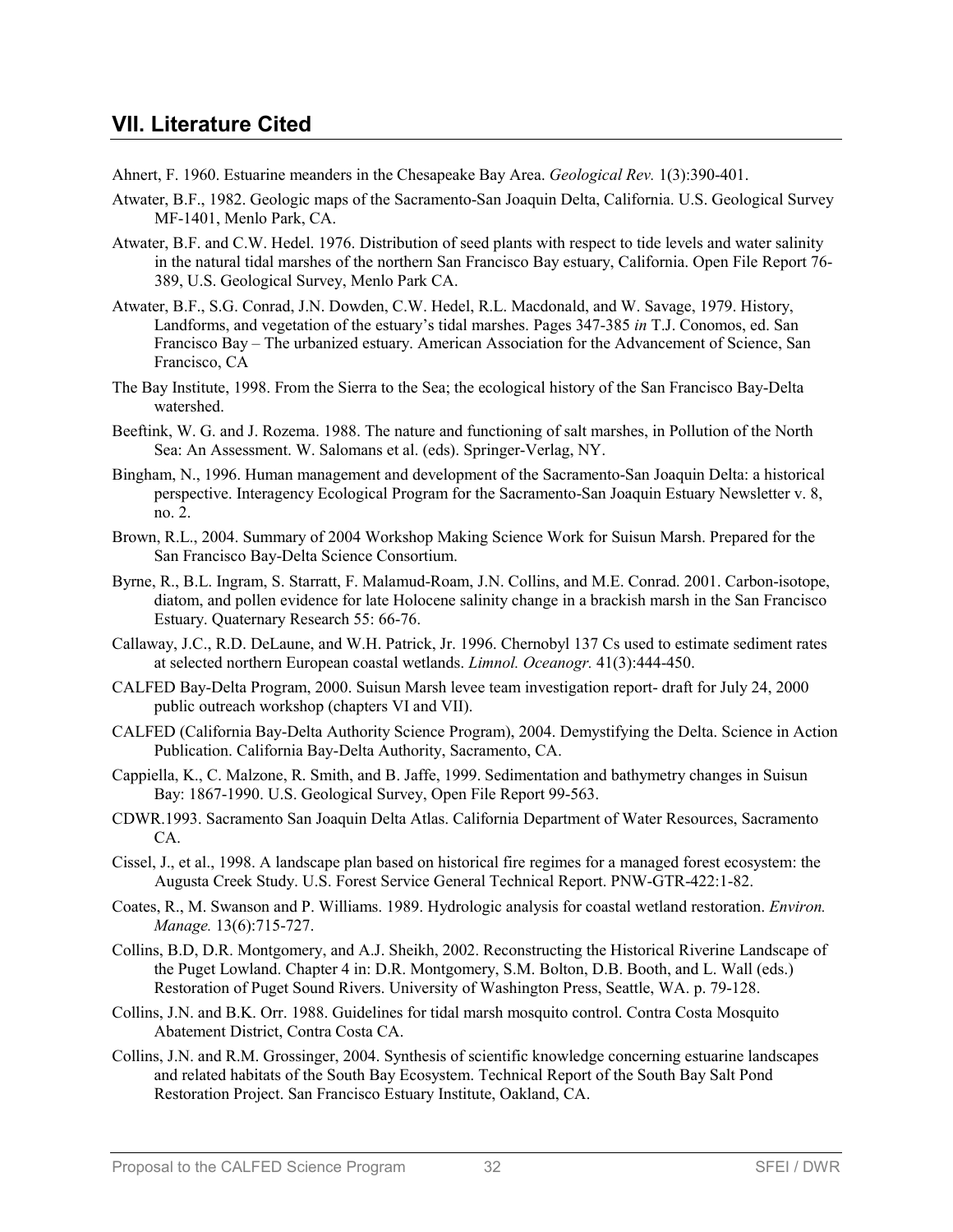- Collins, L.M., J.N. Collins, and L.B. Leopold. 1987. Geomorphic processes of an estuarine tidal marsh: preliminary results and hypotheses. In: International Geomorphology 1986 Part I. V. Gardner (ed.). John Wiley and Sons, LTD.
- Crain, C.M., Silliman, B.R., Bertness, S.L., and Bertness, M.D. 2004. Physical and biotic drivers of plant distribution across estuarine salinity gradients. Ecology, 85(9): 2539-2549.
- Culberson, S.D., Foin, T.C., and Collins, J.N. 2004a. The role of sedimentation in estuarine marsh development within the San Francisco Estuary, California, USA. Journal of Coastal Research, 20(4): 970-979.
- Culberson, S.D., Harrison, C.B., Enright, C., and Nobriga, M.L. 2004b. Sensitivity of larval fish transport to location, timing, and behavior using a Particle Tracking Model in Suisun Marsh, California, USA. In: Early Life History of Fishes in the San Francisco Estuary and Watershed, Feyrer, F., Brown, L.R., Brown, R.L., and Orsi, J.J. (eds.). American Fisheries Society Publication. 296 pp.
- Culberson, S.D. 2001. The interaction of physical and biological determinants producing vegetation zonation in tidal marshes of the San Francisco Bay Estuary, California, USA. Ph.D. Dissertation, University of California at Davis. 142 pp.
- Dettinger, D. 2002. 400 years of California central valley precipitation reconstructed from blue oaks. American Meteorological Society  $82<sup>nd</sup>$  Meeting,  $13<sup>th</sup>$  Symposium on Global Change and Climate Variations.
- Dyer, K.R., 1973. Estuaries: a physical introduction. John Wiley & Sons.
- Egan, D. and E. Howell, 2001. The Historical Ecology Handbook: A Restorationist's Guide to Reference Ecosystems. Island Press, Washington, DC.
- Enright, C.S., A. Miller, and B. Tom. "The Estuary Geometry Is Not Static: Perspective on Salinity Trends From Natural and Human Influences." CALFED Science Conference 2004, October 2004. Sacramento, CA.
- Fagherazzi, E.J. Gabet, and D. J. Furbish. 2004. The effect of bidirectional flow on tidal channel planforms. Earth Surf. Process. Landforms 29, 295–309.
- Fischer, H.B., E.J. List, R.C.Y. Koh, J. Imberger, N.H. Brooks, 1979. Mixing in inland and coastal waterways. Academic Press.
- Foster, D.R., G. Motzkin, and B. Slater, 1998. Land-use history as long-term broad-scale disturbance: regional forest dynamics in Central New England. Ecosystems 1: 96-119.
- Friedrichs, C.T. and Perry, J.E. 2001. Tidal salt marsh Morphodynamics: a synthesis. Journal of Coastal Research, Special Issue 27:7-37.
- Frost, Mike. Frost Construction, Grizzly Island California. March 2004.
- Goals Project, 1999. Baylands Ecosystem Habitat Goals. A report of habitat recommendations prepared by the San Francisco Bay Area Wetlands Ecosystems Goals Project. U.S. Environmental Protection Agency, San Francisco, CA.
- Golodetz, A.D. and D.R. Foster, 1997. History and importance of land use and protection in North Quabbin Region of Massachusetts (USA). Conservation Biology 11(1): 227-235.
- Goodridge, J. 1991. One hundred years of rainfall trends in California. Watershed Management Council Newsletter, Winter 1991.
- Grossinger, R.M., 2004. What does the history of Suisun Marsh tell us about its future management? (Presentation) "Making Science Work for Suisun Marsh" Workshop. March 1, 2004. San Francisco Bay-Delta Science Consortium.
- Grossinger, R.M., T. Burns and R.A. Askevold, 2004. GIS of the Historical South Bay Tidal Marshes, Draft Products of Phase 1. San Francisco Estuary Institute, Oakland, CA.
- Grossinger, R.M., J.N. Collins, R.A. Askevold, and T. Burns, 2004. "Physical and Ecological Characteristics of the Historical Baylands of South San Francisco Bay." CALFED Science Conference 2004, October 2004. Sacramento, CA.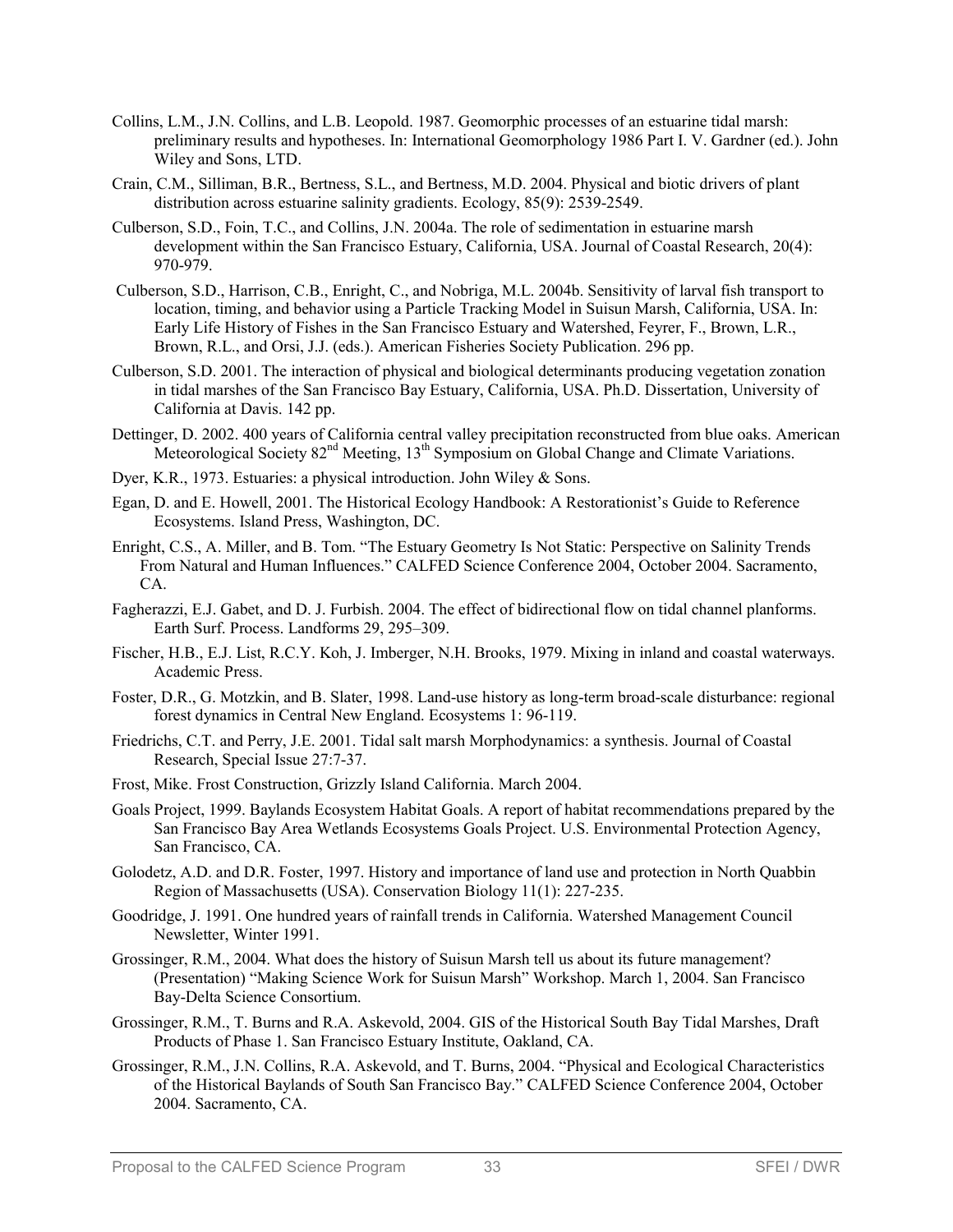- Grossinger, R.M., 1995. Historical Evidence of Freshwater Effects on the Plan Form of Tidal Marshlands in the Golden Gate Estuary*.* Master of Science thesis, Marine Sciences, University of California, Santa Cruz, CA.
- Harvey, H.T., H.L. Mason, R. Gill and T.W. Worster. 1977. The marshes of San Francisco Bay: their attributes and values. San Francisco Bay Conservation and Development Commission, San Francisco CA.
- Hood, W.G. and S. Hinton, 2003. Baseline monitoring: planning, design, and prediction for estuarine habitat restoration. Georgia Basin/Puget Sound Research Conference, March 31-April 3, 2003, Vancouver, British Columbia.
- Jay, D.A., W.R. Geyer, R.J. Uncles, J. Vallino, J. Largier, W.R. Boynton, 1997. A review of recent developments in estuarine scalar flux estimation. Estuaries, 20(2), 262-280
- Jones and Stokes Associates, H.T. Associates, and John Blayney Associates. 1979. Protection and restoration of San Francisco Bay fish and wildlife habitat. U.S. Fish and Wildlife Service and CA Department of Fish and Game I and II, U.S. Fish and Wildlife Service, Sacramento CA.
- Josselyn, M. 1983. The ecology of the San Francisco Bay tidal marshes: a community profile. US Fish and Wildlife Service, Division of Biological Services, Washington D.C.
- Kimmerer, W. 2004. Open water processes of the San Francisco Estuary: from physical forcing to biological responses. San Francisco Estuary Watershed Science, 2(1).
- Krone, R.B. 1987. A method for simulating historic marsh elevations. Proc. ASCE Conf. Coastal Sediments 87, New Orleans.
- Leopold, L. B., J. N. Collins, and L. M. Collins. 1993. Hydrology of some tidal channels in estuarine marshlands near San Francisco, *Catena* 20:469–493.
- McVoy, C., 2002. Comparison of the South Florida Natural System Model with Pre-canal Everglades Hydrology Estimated from Historical Sources. U.S. Department of the Interior, U.S. Geological Survey, Center for Coastal Geology. FS-187-96.
- Monsen, N.E., J.E. Cloern, L.V. Lucas, 2002. A comment on the use of flushing time, residence time, and age as transport timescales. Limnol. Oceanogr., 47(5), 1545-1553.
- Morris, J.T., P.V. Sundareshwar, C.T. Nietch, B. Kjerfve, D.R. Cahoon. 2002. Responses of coastal wetlands to rising sea level. Ecology 83:2869-2877.
- Mount, J.F. 1995. California Rivers and Streams. The conflict between fluvial processes and land use. University of California Press, Berkeley, CA. 359 pp.
- Moyle, P.B. 2002. Inland Fishes of California, Revised and Expanded. University Of California Press, Berkeley, CA. 517 pp.
- National Research Council (NRC), 1992. Integrated aquatic ecosystem restoration. National Academy Press, Washington, D.C.
- Novakowski, K. I., R. Torres, L. R. Gardner, and G. Voulgaris. 2004. Geomorphic analysis of tidal creek networks. Water Resources Research 40, W05401, doi:10.1029/2003WR002722.
- Orr, M., S. Crooks, P.B. Williams 2003. Will restored tidal marshes be sustainable? San Francisco Estuary Watershed Science, 1(1), Article 5.
- Pestrong, R. 1965. The development of drainage patterns on tidal marshes. Stanford University Publications in Geological Sciences, Stanford University, Palo Alto CA.
- PWA. 1995. Design channel guidelines for tidal channels in coastal wetlands. Philip Williams Associates, San Francisco CA.
- Redfield, A.C. 1972. Development of a New England salt marsh. *Ecol. Monogr.* 42(2):201-237.
- Reed, D.J. et al., 2004. "Breaching Levees: Conceptual Models of Restoration Outcomes Along the Bay-Delta Estuarine Gradient." CALFED Science Conference 2004, October 2004. Sacramento, CA.